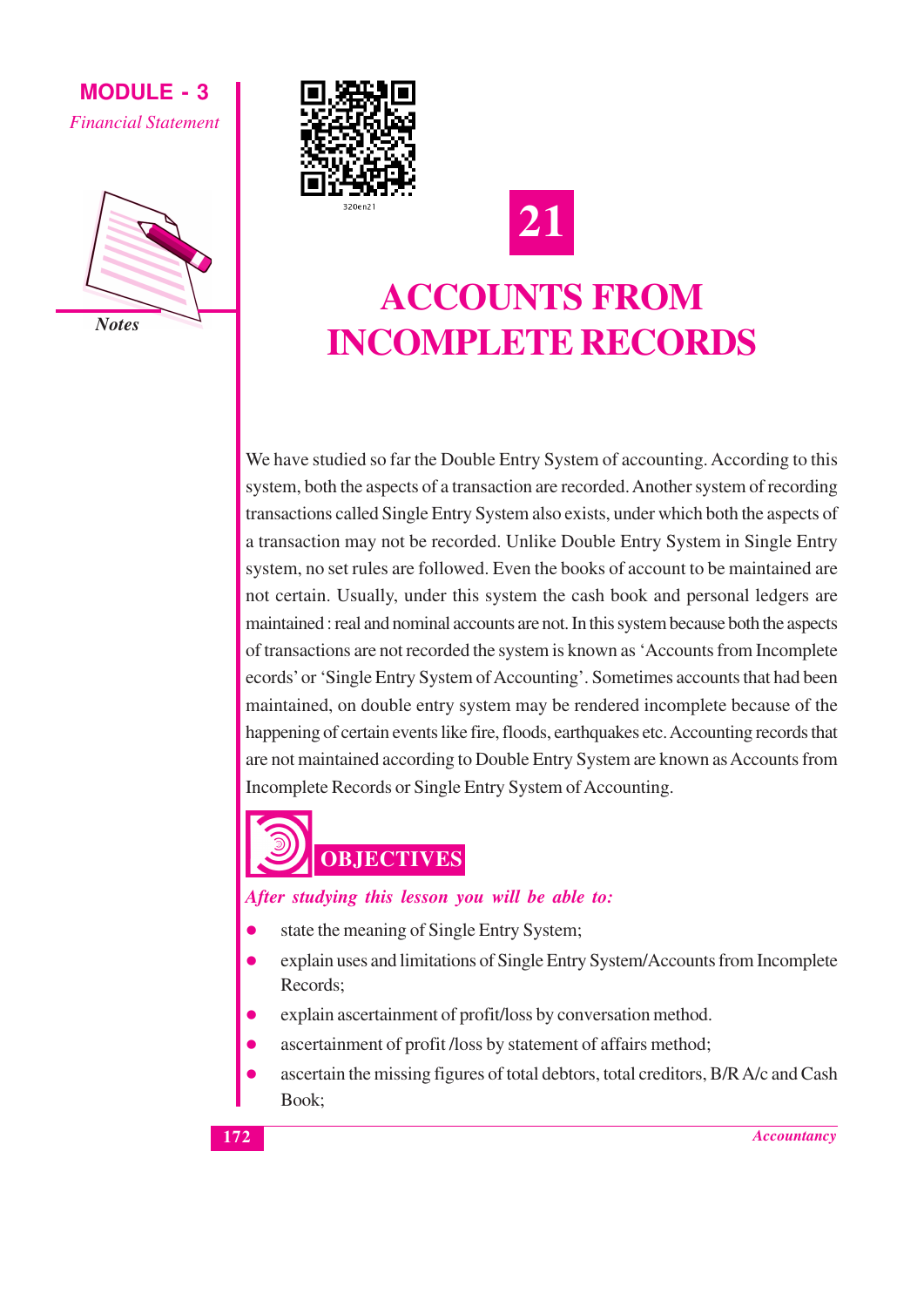- ascertain capital with begining by preparing opening statement of affair and
- prepare final accounts.

#### 21.1 DEFINATION

Kohler defines Single Entry System as, "A system of book keeping in which as a rule only records of cash and of personal accounts are maintained, it is always incomplete double entry varying with the circumstances."

Sometimes, the term Single Entry System is mistakenly understood that under this system only one aspect of a transaction is recorded in the books. This is not ture. The fact remains that under this system, while for certain transactions both the aspects are recorded, for others only one aspect is recorded and some trasactions are even ignored.

#### **Features**

The features of the Single Entry System are as follows:

- **Suitability:** This system is suitable for small businesses such as sole trader or i. partnership firm. Limited companies due to legal provisions, cannot maintain accounting books on Single Entry System.
- ii. Preparation of Cash Book: Generally, a Cash Book is prepared in this system in which business as well as private transactions are mixed up.
- iii. Preparation of Personal Accounts: Normally under this system, only personal accounts are prepared and real and nominal accounts are avoided.
- iv. No Uniformity: This system may differ from firm to firm, because same principles are not followed by all the enterprises.
- **Requirement of Original Vouchers :** Usually under this system, we have to  $V_{\bullet}$ depend on originally vouchers for collecting the necessary informations.
- vi. Preparation of Final Accounts: In the absence of all nominal and real accounts the final accounts cannot be prepared easily. It is posible after converting the available information into double entry system and missing amounts are determined then Trading & Profit & Loss A/c can be prepared. The amount of all assets and all liabilities can also be computed from incomplete records, but they are based on estimates. That is the reason that the statement of assets and liabilities prepared under this system at the end of an accounting period is called a Statement of Affairs instead of Balance Sheet.

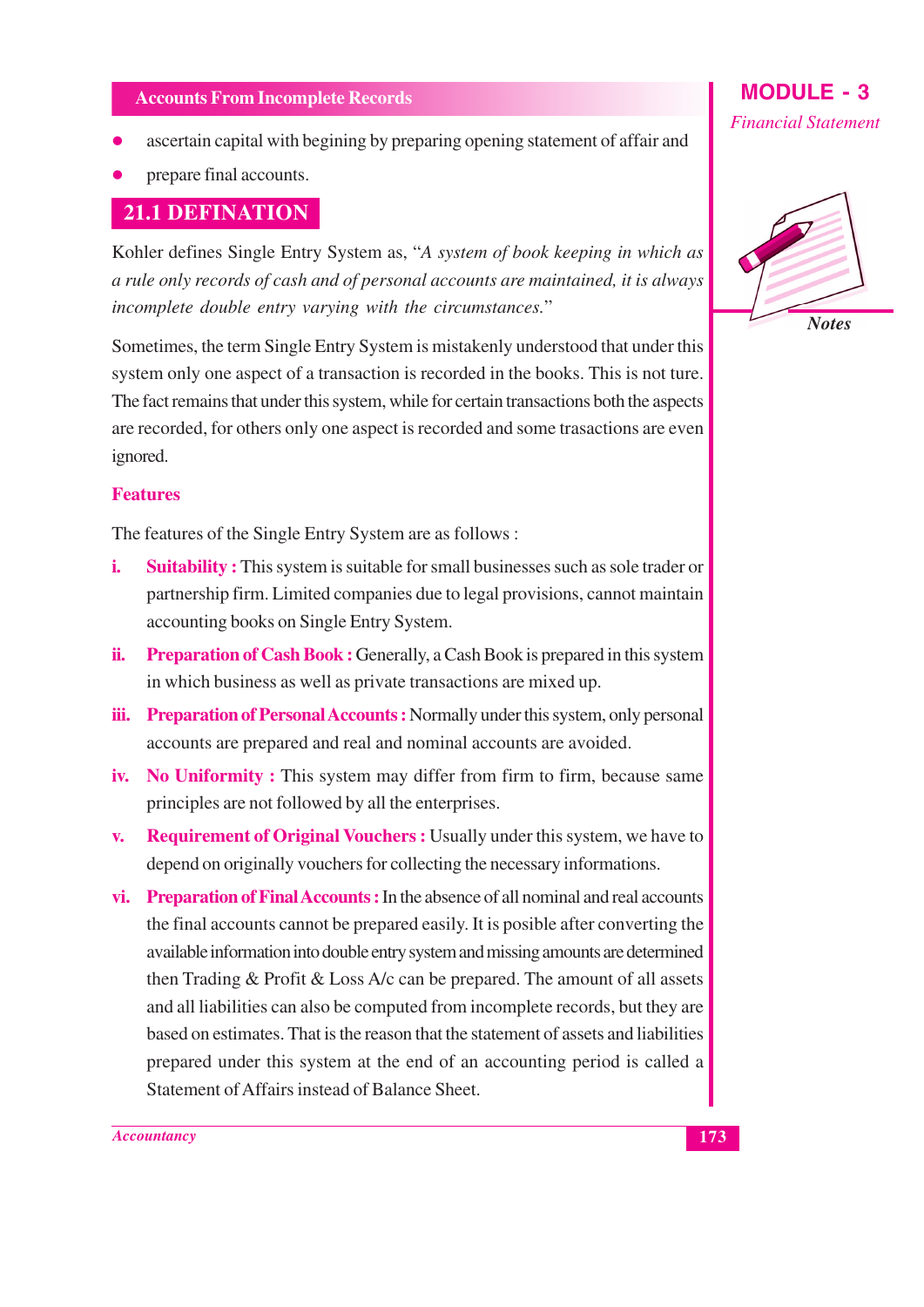

#### **Accounts From Incomplete Records**

#### 21.2 USES OF SINGLE ENTRY SYSTEM

Uses of Single Entry System are as follows:

- **Simple Method:** Single entry is a very simple method of recording business i. transactions.
- ii. **Less Expensive :** It is less expensive when it is compared to Double Entry System of book keeping.
- iii. **Suitable for Small Concerns:** It is mainly suited to small business concerns with limited number of transactions and very few assets and liabilities.
- No Need of Knowledge of Principles of Book Keeping: Under Single Entry iv. System, accounting records can be easily maintained as their maintenance does not require knowledge of the principles of book keeping.
- Easy to Ascertain Profit or Loss: Ascertainment of profit or loss in much easier. To ascertain profit or loss, the proprietor has to compare the financial position of business at the close of the accounting period with that at the beginning.

#### **Limitations of Single Entry System**

Single Entry System provides the incompleteness and in sufficiency of information, hence it has the following limitations:

- i. Arithmetical Accuracy Cannot be Proved: Trial Balance can not be prepared and hence, arithmetical accuracy of books cannot be proved or tested. Chances of error, mischief of fraud remaining undetected are high.
- ii. No Control on Assets: Since asset accounts are not maintained, it may be difficult to keep full control, in order to avoid misappropriations of assets.
- True Profits cannot be Known: Trading and Profit and Loss Account cannot iii. be prepared and hence, the correct profit earned or loss suffered during the accounting period is not known.
- iv. Financial Position of the Business cannot be Judged : Balance Sheet, called Statement of Affairs under Single Entry System, is prepared in an unsatisfactory manner. The asets and liabilities are not provided from records but are put down by physical inspection and on estimated basis. Hence, Balance Sheet cannot be drawn up with a view to ascertaining the true financial position of the business on a particular date. Thus, exact position of total net assets cannot be known.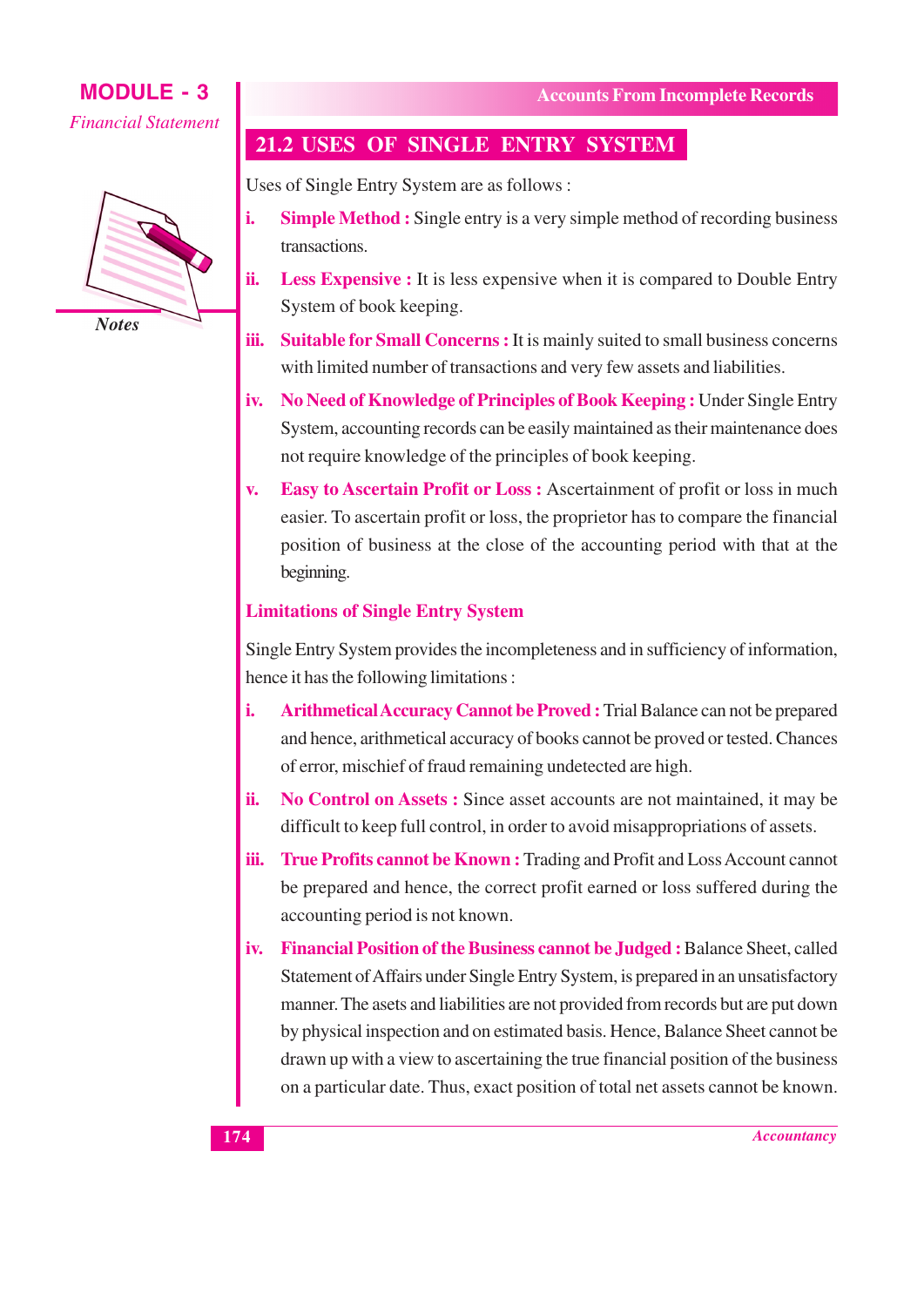- **v.** No Internal Check : Since internal check is not possible, the method gives enough room for errors and frauds, besides their detection is very difficult.
- vi. Difficult to Ascertain the Business Value : The records being inadequate, it is difficult to value the business, especially goodwill.
- vii. Inadequate for Planning and Control: Accounting information supplied by the accounting records is inadequate for managerial planning and control.
- viii. Incomplete and Unscientific System : This system is incomplete and unscientific as both the aspects fo a transactions are not recorded and no set rules are followed for recording them.
- ix. Comparative Study is Difficult : A major defect of this system is that the financial position of the current year cannot be compared with that of the previous year due to incomplete information of transactions of business.

## **INTEXT OUESTIONS 21.1**

- Fill in the blanks with appropriate words :
	- The assets and liabilities are put down by physical and  $\mathbf{i}$ .
	- Single Entry System is a very \_\_\_\_\_\_\_\_\_\_\_\_ method of recording business ii. transactions.
	- Single Entry System is \_\_\_\_\_\_\_\_\_\_\_\_\_ expensive as compared to Double  $\dddot{\mathbf{m}}$ . Entry System of book keeping.

II. State whether the following statements are true or false :

- $\mathbf{i}$ . A statement of Affairs prepared from incomplete records provides satisfactory information.
- $\dddot{\mathbf{n}}$ . Prepration of incomplete records is scientific system.
- Comperative study is difficult in Single Entryf System.  $\dddot{m}$ .

#### 21.3 ASCERTAINING PROFIT FROM INCOMPLETE **RECORDS**

We know that the main purpose of any business is to earn profit. Every business owner, therefore, is desirous to know whether he has earned profit or incurred loss after a certain period of time generally at the end of a year. In fact, to ascertain profit

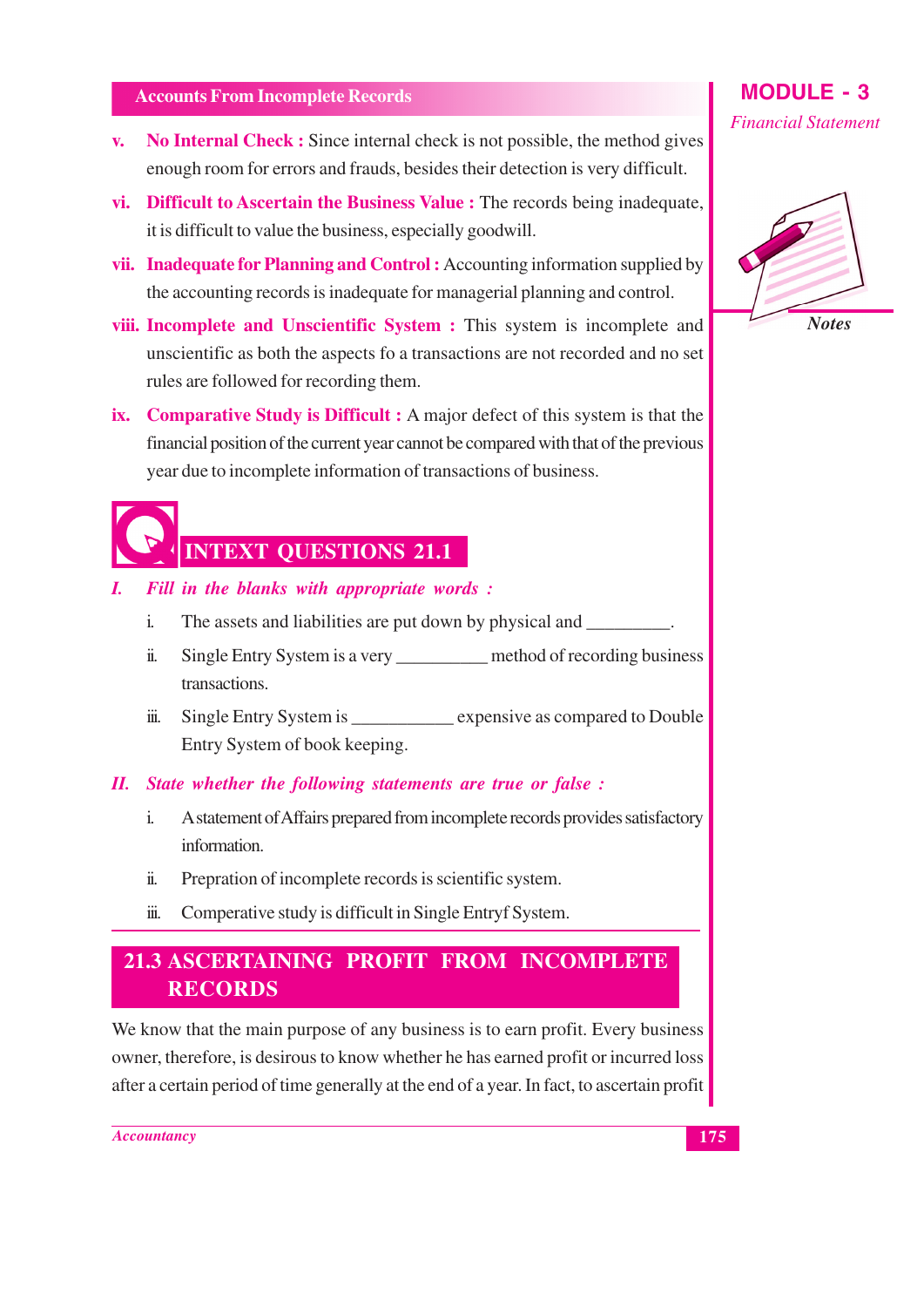#### **MODULE - 3 Financial Statement**



or loss becomes all the more essential if the business happens to be a partnership firm because the partners have to share the profits of the firm at the end of the each accounting period. Then, the question arises as to how to ascertain profits when the accounting records are incomplete. The reason is that Profit and Loss Account cannot be prepared in the absence of Trial Balance. In such a situation, there are two methods used for ascertaining profits of the business. They are:

- Net Worth Method or Statement of Affairs Method, and
- $\dddot{a}$ **Conversion Method**

 $\dot{1}$ 

#### **Net Worth Method or Statement of Affairs Method**

To ascertain profit, from incomplete records, it is necessary to prepare a Statement of Affairs at the end of the year and also at the beginning of the year, if not already prepared.

A Statement of Affairs is a statement of all assets and liabilities. The difference between the amount of the two sides is taken as capital.

Like the Balance Sheet, the Statement of Affairs has two sides - the right-hand side for assets and the left-hand side for liabilities. To prepare the statment, information has to be collected from various sources. Information about assets will be available from the Cash Book, the Personal Ledger, etc. The value of the Closing Stock will be ascertained by preparing Stock Sheets and valuing the Stock in Hand, at lower of cost and market value. If the trader has any other assets also, like furniture, machinery, etc., the value will be ascertained and included among the assets. The business is likely to have full knowledge of the amounts owing to outsiders. The difference between the total of assets and liabilities will be capital.

#### **Capital = Total Assets - Total Liabilities**

For ascertaining profit the capital in the beginning of the year must also be ascertained, if necessary, by preparing a Statement of Affairs as at the beginning of the year. If the capital at the end of the year exceeds that at the beginning, we can say that there has been a profit. If, on the other hand, the capital in the beginning was more than that at the end, there must have been a loss. However, two adjustments must be borne in mind for ascertaining profit:

î. Adjustments for Capital Introduced : If the proprietor broght in some additional capital during the year, it should be deducted from the capital at the end (since this increase is not due to profit but is due to fresh introduction of capital); and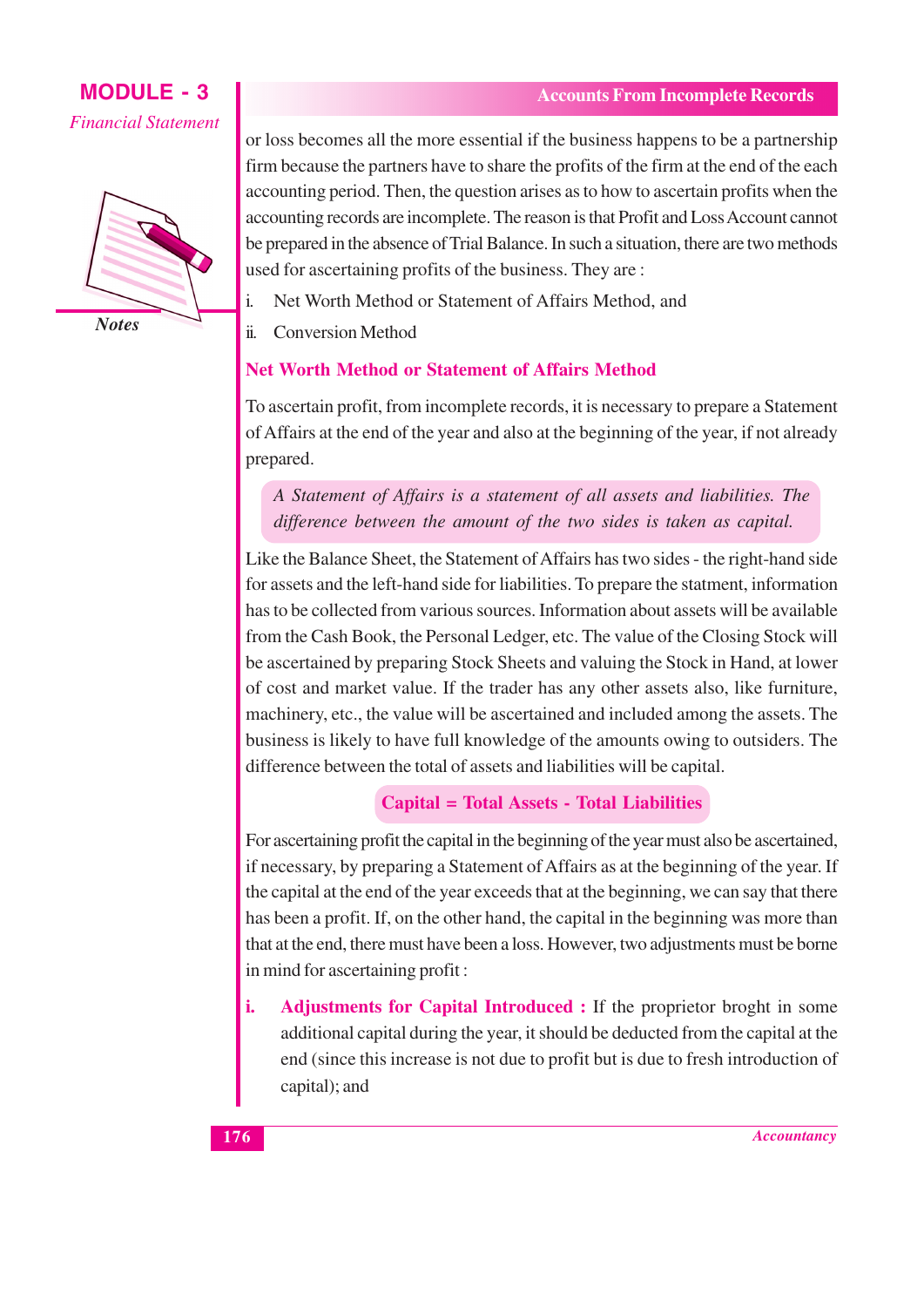ii. Adjustement for Drawings: The drawings of the proprietor should be added to the capital at the end. Had the drawings not been made, the capital at the close of the year would have been higher.

**Formula:** Formula for determining the profit is put as follows:

Profit = (Capital at the end + Drawing - Additional Capital Introduced - Capital at the beginning)

The above formula may be shown as follows in the form of Statement of Profit or  $Loss:$ 

#### **Statement of Profit or Loss**

for the year ended ........

| <b>Particulars</b>                                          |  |
|-------------------------------------------------------------|--|
| Capital at the end                                          |  |
| <b>Add</b> : Drawings during the year                       |  |
| <b>Less</b> : Additional Capital introduced during the year |  |
| Adjusted Capital at the end                                 |  |
| <b>Less</b> : Capital in the beginning                      |  |
| Profit or Loss for the year                                 |  |

Now the procedure explained above can be simply summarised as follows :

- $\mathbf{i}$ . First, prepare Statement of Affairs at the beginning for calculating capital in the beginning.
- $\ddot{\mathbf{n}}$ . Then, prepare Statement of Affairs at the end in order to calculate capital at the end.
- Adjust the capital at the end by adding drawings, and deducting therefrom capital  $\dddot{\mathbf{m}}$ . introduced during the year.
- From the adjusted capital at the end deduct capital in the beginning. This  $iv.$ difference is either a profit or a loss.

Look at the following illustration and study how opening and closing capital are determined by preparing Statement of Affairs and then how profit is ascertained after making the necessary adjustments for additional capital and drawings.

#### **Illustration 1**

Ram maintains books on Single Entry System. He gives you the following information:

#### **Accountancy**

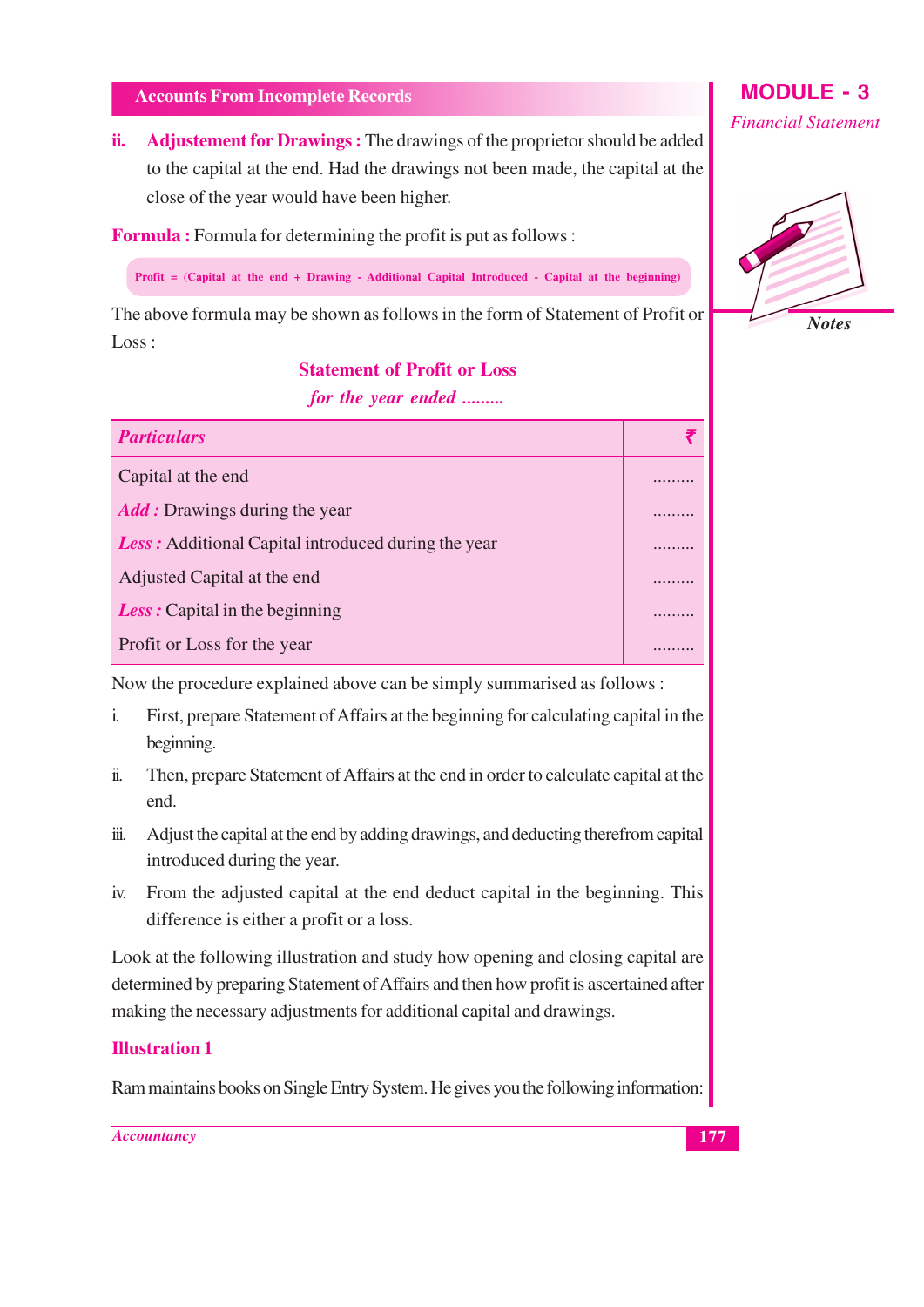

**Notes** 

|                                                            | ₹      |
|------------------------------------------------------------|--------|
| Capital on April 1, 2013                                   | 60,800 |
| Capital on April 1, 2014                                   | 67,600 |
| Drawings made during the Period : April 2013 to March 2014 | 19,200 |
| Capital introduced on August 1, 2013                       | 8,000  |

You are required to calculate profit or loss made by Ram.

#### **Solution:**

#### **Statement of Profit or Loss** for the year ended March 31, 2014

| <b>Particulars</b>                                 |        |
|----------------------------------------------------|--------|
| Capital as on April 1, 2013                        | 67,600 |
| <i>Add:</i> Drawings made during the period :      |        |
| April 2013 to March 2014                           | 19,200 |
|                                                    | 86,800 |
| <b>Less</b> : Capital introduced on August 1, 2013 | 8,000  |
| Adjusted Capital on April 1, 2014                  | 78,800 |
| Less: Capital on April 1, 2013                     | 60,800 |
| Profit made during the period                      | 18,000 |

#### **Illustration: 2**

Rani who keeps her books on Single Entry System, tells you that her capital on 31st March, 2014 was  $\bar{\xi}$  18,700 and her capital on 1st April, 2013  $\bar{\xi}$  19,200. She has withdrawn  $\bar{\xi}$  8,420 for household purposes 8,420. She once sold her investment of  $\bar{\xi}$  2,000 at 2% premium and brought that money into the business.

You are required to prepare a Statement of Profit or Loss.

#### **Solution:**

#### **Statement of Profit or Loss**

#### for the year ended March 31, 2014

| <b>Particulars</b>                        |        |
|-------------------------------------------|--------|
| Capital at the end (as given)             | 18,700 |
| <b>Add:</b> Drawings made during the year | 8,420  |
|                                           | 27,120 |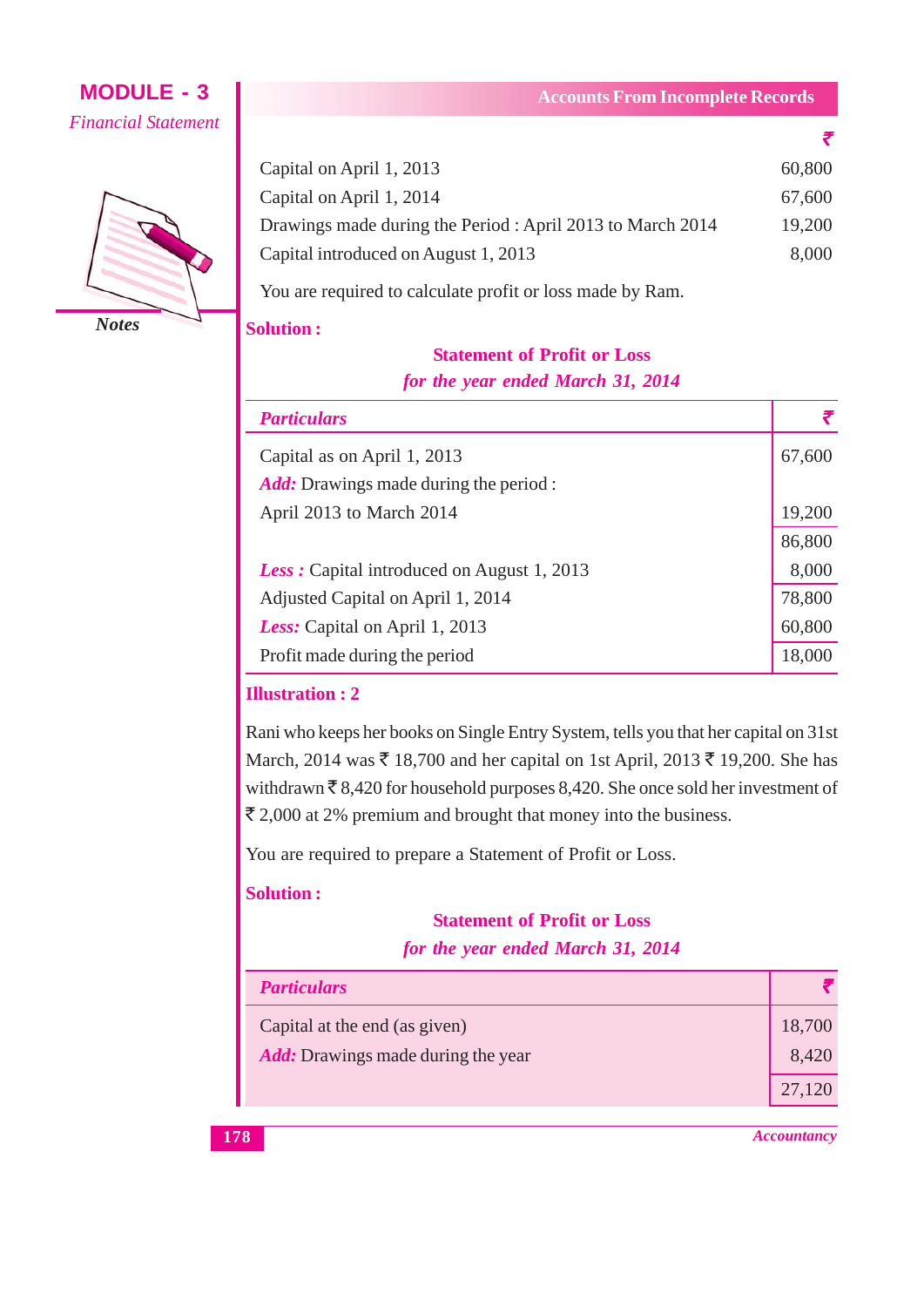| <b>Less:</b> Capital introduced during the year : $102/100 \times \overline{\xi}$ 2,000 | 2,040  |
|-----------------------------------------------------------------------------------------|--------|
| Adjusted Capital at the end                                                             | 25,080 |
| <b>Less:</b> Capital in the beginning                                                   | 19,200 |
| Net Profit for the year                                                                 | 5,880  |

#### **Illustration: 3**

Following was the position of Arvind as on 31.3.2013 and 31.3.2014

|                            | 31.3.2013 31.3.2014 |          |
|----------------------------|---------------------|----------|
|                            | ₹                   |          |
| Cash                       | 2,000               | 1,800    |
| <b>Sundry Debtors</b>      | 78,000              | 90,000   |
| <b>Stock</b>               | 68,000              | 64,000   |
| <b>Plant and Machinery</b> | 1,20,000            | 1,60,000 |
| <b>Sundry Creditors</b>    | 30,000              | 29,800   |
| <b>Bills Payable</b>       |                     | 10,000   |

During 2013-14 he introduced ₹ 20,000 as new capital. He withdrew ₹ 6,000 every month for his household expenses. Ascertain his Profit for the year ending March 31, 2014.

#### **Solution:**

#### **Statement of Affairs**

#### as at 31st March, 2013

| <b>Liabilities</b>         | ₹        | <b>Assets</b>              | ₹        |
|----------------------------|----------|----------------------------|----------|
| <b>Sundry Creditors</b>    | 30,000   | Cash                       | 2,000    |
| Capital (Balancing Figure) | 2,38,000 | <b>Sundry Debtors</b>      | 78,000   |
|                            |          | <b>Stock</b>               | 68,000   |
|                            |          | <b>Plant and Machinery</b> | 1,20,000 |
|                            | 2,68,000 |                            | 2,68,000 |

#### **Statement of Affaris** as at 31st March, 2014

| <b>Liabilities</b>      |                     | $\blacktriangleright$   Assets |  |
|-------------------------|---------------------|--------------------------------|--|
| <b>Sundry Creditors</b> | 29,800 $\vert$ Cash |                                |  |

**Accountancy** 



**Financial Statement** 

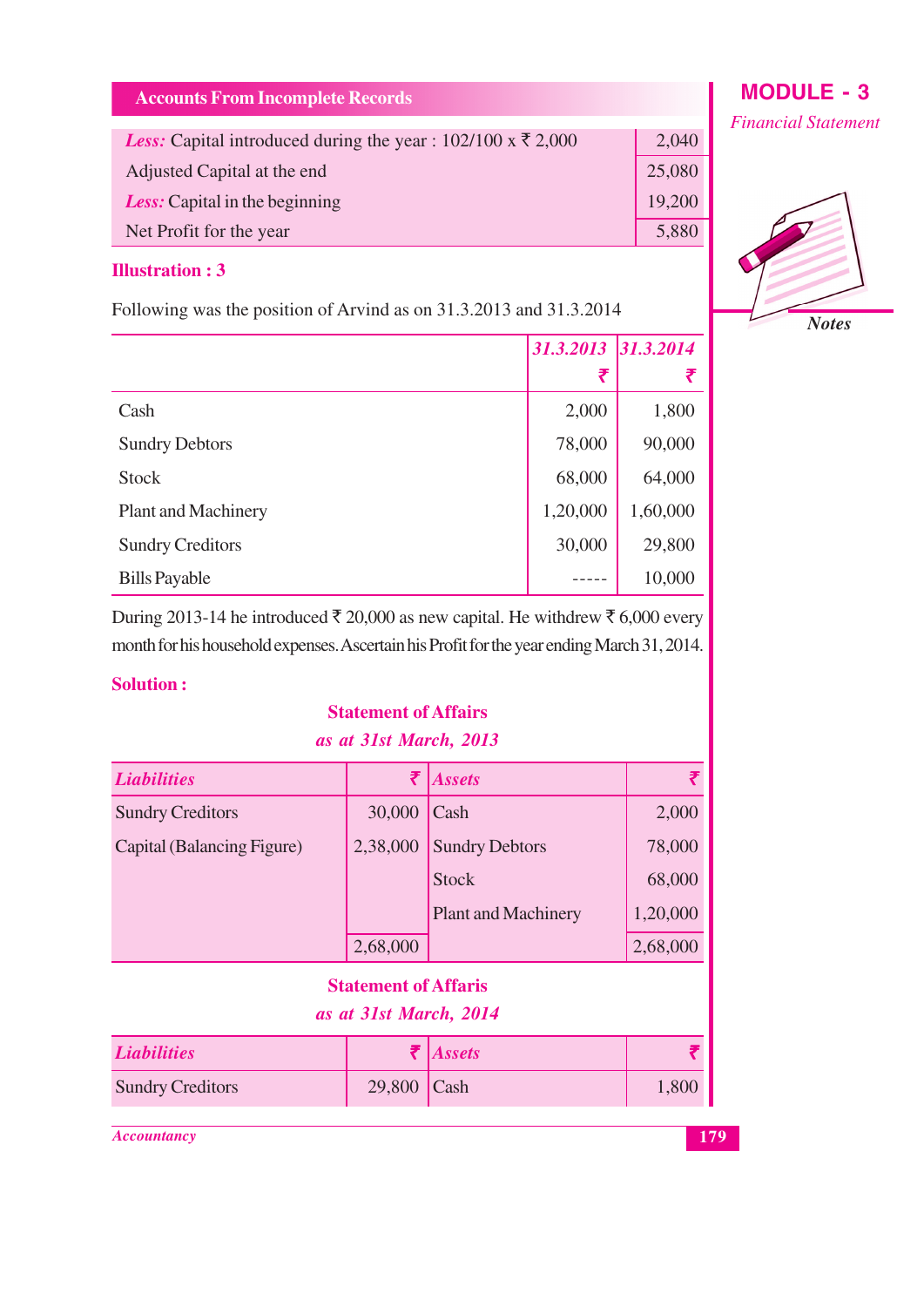$\overline{B}$  $\overline{C}$ 



**Notes** 

#### **Accounts From Incomplete Records**

| ills Payable              |                  | 10,000 Sundry Debtors      | 90,000   |
|---------------------------|------------------|----------------------------|----------|
| apital (Balancing Figure) | $2,76,000$ Stock |                            | 64,000   |
|                           |                  | <b>Plant and Machinery</b> | 1,60,000 |
|                           | 3,15,800         |                            | 3,15,800 |

#### **Statement of Profit/Loss for the year ending March 31, 2014**

| <b>Particulars</b>                                  |          |
|-----------------------------------------------------|----------|
| Capital on March 31, 2014                           | 2,76,000 |
| <i>Add</i> : Drawings during 2013-14 (₹ 6,000 x 12) | 72,000   |
|                                                     | 3,48,000 |
| <b>Less:</b> Fresh Capital introduced               | 20,000   |
| Adjusted Capital on March 31, 2014                  | 3,28,000 |
| <b>Less</b> : Capital on March 31, 2013             | 2,38,000 |
| Profit earned during 2013-14                        | 90,000   |

#### **Illustration: 4**

M.S. Dhoni, a trader, does not keep proper books of account. However, he furnishes you the following particulars:

|                         | <b>March 31, 2013</b> | <b>March 31, 2014</b> |
|-------------------------|-----------------------|-----------------------|
|                         | ₹                     |                       |
| Cash at Bank            | 4,500                 | 3,000                 |
| Cash in Hand            | 300                   | 4,000                 |
| Stock-in Trade          | 40,000                | 45,000                |
| <b>Debtors</b>          | 12,000                | 20,000                |
| Office Equipment        | 5,000                 | 5,000                 |
| <b>Sundry Creditors</b> | 30,000                | 20,000                |
| Furniture               | 4,000                 | 4,000                 |

During the year he introducd ₹ 6,000 as further capital and withdrew ₹ 4,000 as drawings. Write off Depreciation on furniture at 10% and on office equipment at 5%.

Prepare a statement showing the Profit or Loss made by him for the year ended 31st March, 2014.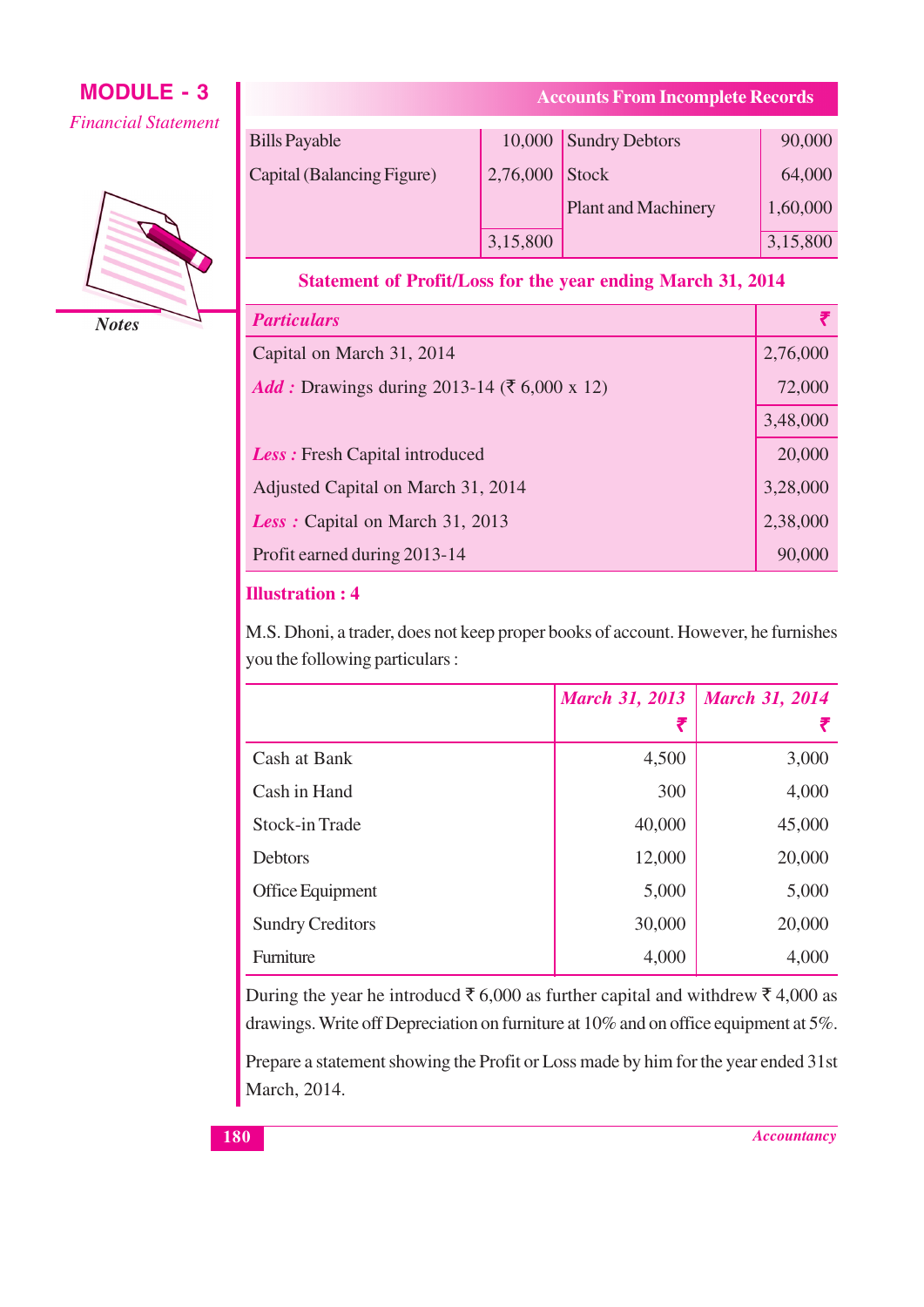#### **Solution:**

| as at 31.3.2013    |        |                       |        |
|--------------------|--------|-----------------------|--------|
| <b>Liabilities</b> | ₹      | <b>Assets</b>         | ₹      |
| Sundry creditors   | 30,000 | Cash in hand          | 4,500  |
| Capital            | 35,800 | Cash at Bank          | 300    |
|                    |        | <b>Stock in Trade</b> | 40,000 |
|                    |        | <b>Debtors</b>        | 12,000 |
|                    |        | Office Equipment      | 5,000  |
|                    |        | <b>Furnitures</b>     | 4,000  |
|                    | 65,800 |                       | 65,800 |

**Statement of Affairs** 

#### **Statement of Affairs** as at 31.3.2014

| <b>Liabilities</b>      | ₹      | <b>Assets</b>            |        |
|-------------------------|--------|--------------------------|--------|
| <b>Sundry Creditors</b> | 20,000 | Cash in Hand             | 3,000  |
| Capital                 | 61,000 | Cash at Bank             | 4,000  |
|                         |        | <b>Stock in Trade</b>    | 45,000 |
|                         |        | <b>Debtors</b>           | 20,000 |
|                         |        | <b>Office Equipments</b> | 5,000  |
|                         |        | Furniture                | 4,000  |
|                         | 81,000 |                          | 81,000 |

#### Statement of Profit/Loss for the year ending March 31, 2014

| <b>Particulars</b>                                                 |        |
|--------------------------------------------------------------------|--------|
| Capital on March 31, 2014 before making adjustment of depreciation | 61,000 |
| <b><i>Add</i></b> : Drawings                                       | 4,000  |
|                                                                    | 65,000 |
| <b>Less</b> : Capital introduced during the year                   | 6,000  |
| Profit before adjustment                                           |        |
| <b>Less</b> : Capital on 31 March 2013                             | 35,800 |
| <b>Less</b> : Depreciation on Office Furniture<br>400              | 23,200 |
| Depreciation on Equipment<br>250                                   | 650,   |
| Net Profit                                                         | 22,55  |

**Accountancy** 

## **MODULE - 3**

**Financial Statement** 

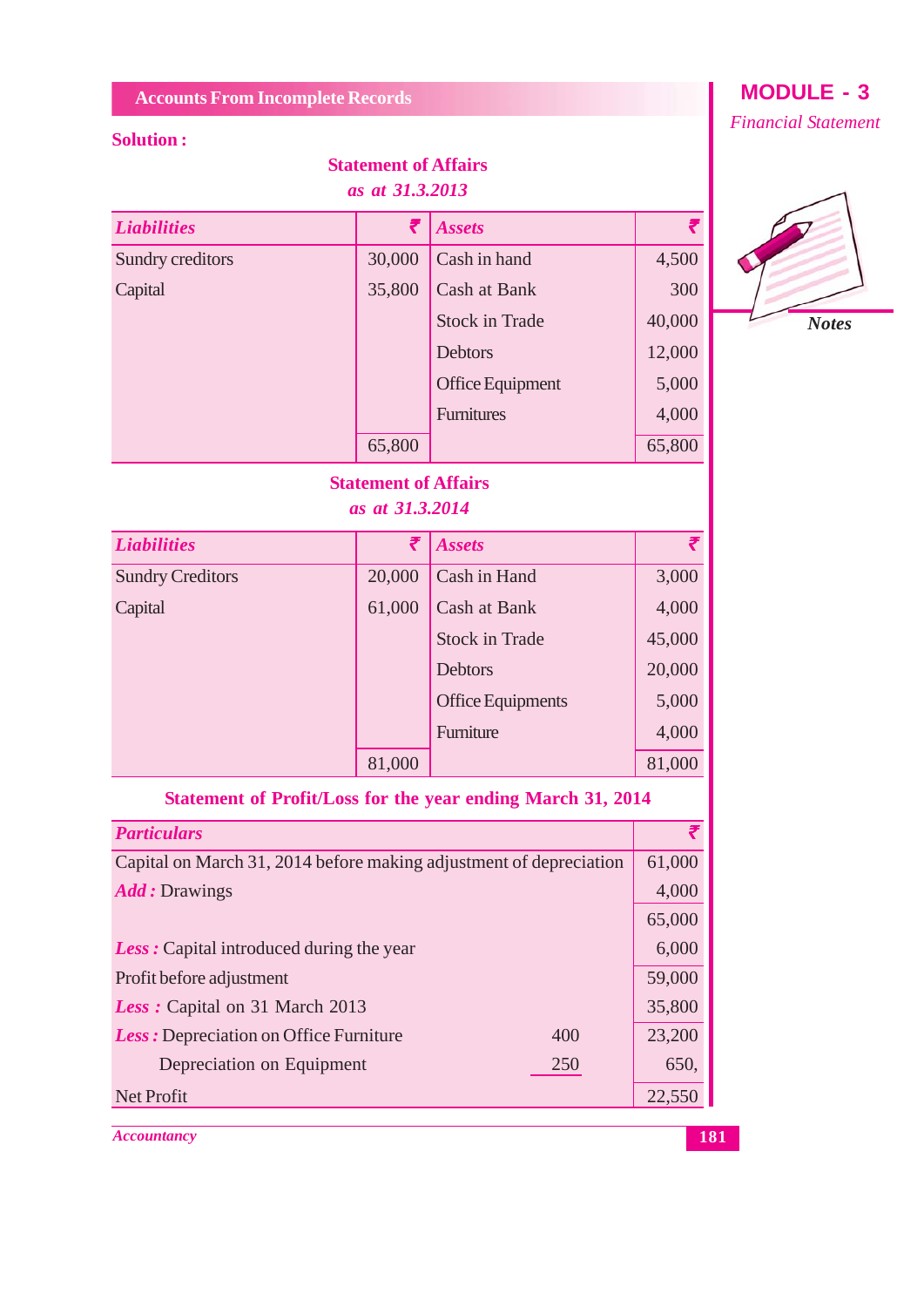

**Notes** 

#### **Accounts From Incomplete Records**

#### **Statement of Affairs (Revised)** as at March 31, 2014

| <b>Liabilities</b>             |        | ₹      | <b>Assets</b>             |       | ₹      |
|--------------------------------|--------|--------|---------------------------|-------|--------|
| <b>Sundry Creditors</b>        |        | 20,000 | Cash at Bank              |       | 3,000  |
| Capital (Opening)              | 35,800 |        | Cash in Hand              |       | 4,000  |
| <b>Add:</b> Capital introduced | 6,000  |        | Stock-in-Trade            |       | 45,000 |
| Profit                         | 25,000 |        | <b>Debtors</b>            |       | 20,000 |
|                                | 64,350 |        | Office Equipment          | 5,000 |        |
| <b>Less: Drawings</b>          | 4,000  | 60,350 | <b>Less:</b> Depreciation | 250   | 4,750  |
|                                |        |        | Furniture                 | 4,000 |        |
|                                |        |        | <b>Less:</b> Depreciation | 400   | 3,600  |
|                                |        | 80,350 |                           |       | 80,350 |

## **INTEXT QUESTIONS 21.2**

State whether the following are True or False:

- $\mathbf{i}$ . Capital = Total Assets + Liabilities
- $\dddot{\mathbf{u}}$ .  $Total Assets = Capital + Liabilities$
- iii. Profit = (Capital at the end + Drawing - Additional Capital Introduced - Capital at the beginning)

#### **21.4 CONVERSION METHOD**

#### **Preparation of Final Accounts from Incomplete Records**

You have learnt Net Worth Method for ascertaining business results, i.e., profits. But, under this method certain vital information  $(e.g.,\text{ sales},\text{ purchases}$  and operating expenses) is not available from incomplete records, We can get such information by adopting Conversion Method. Conversion Method means converting the accounts from incomplete records to complete records.

The steps involved in conversion are:

i. Prepare Cash and Bank Summary (if not available in proper form with both sides tallied) to ascertain the missing incormation (figures) (such as opening and closing balances of cash or bank, cash purchases/cash sales, drawings, etc.)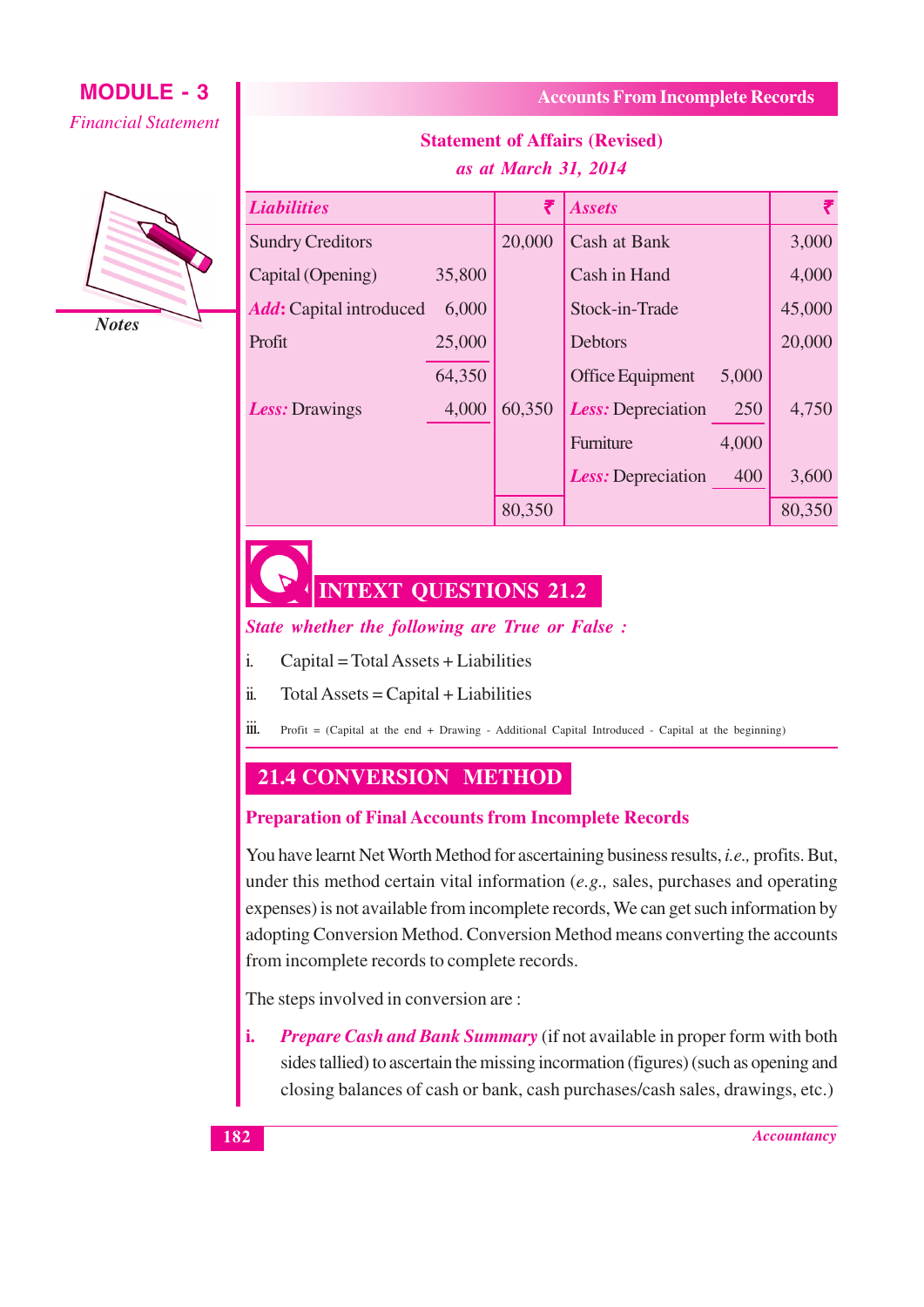- ii. Prepare Total Debtors Account to ascertain the missing information  $(e.g.,)$ opening/closing balances, Bills Receivable received, Credit Sales, Payment Received from Debtors).
- iii. *Prepare Bills Receivable Account* to ascertain the missing information (such as opening/closing blances, Bills Receivable, Bills Receivable collected, Bills Receivable endorsed).
- iv. Prepare Total Creditors Account to ascertain the missing information (such as opening/closing creditors, credit purchases, Bills Payable accepted, Bills Receivable endorsed, payment made to creditors)
- **v.** Prepare Bills Payable Account to ascertain the mising information (such as opening/closing balances, Bills Payable accepted, Bills Payable discharged).
- vi. Prepare Opening Statement of Affairs to find out capital in the beginning.
- vii. Now, prepare Trading Account, Profit and Loss Account and Balance **Sheet** from the various information given in the question and from the computation made as above. Before preparing the Financial Statements, Trial Balance may also be prepared to check the arithmetical accuracy.

| <b>Missing Figure</b> | <b>Hints</b>                                                                                                      |
|-----------------------|-------------------------------------------------------------------------------------------------------------------|
| 1. Net Credit Sales   | <b>Prepare Total Debtors Account</b><br>a)<br>Total Sales - Cash Sales - Sales Returns<br>b)                      |
| 2. Cash Sales         | <b>Cash and Bank Account Summary</b><br>a)<br><b>Total Sales - Net Credit Sales</b><br>b)                         |
| 3. Net Sales          | Cash Sales + Credit Sales - Sales Returns<br>a)<br>Cost of Goods Sold + Gross Profit<br>b)                        |
| 4. Cost of Goods Sold | Opening Stock + Net Purchases + Direct<br>a)<br><b>Expenses - Closing Stock</b><br>Net Sales - Gross Profit<br>b) |
| 5. Gross Profit       | Net Sales - Cost of Goods Sold<br>a)<br>Net Sales x Rate of Gross Profit/100<br>b)                                |
| 6. Cash Purchases     | Prepare Cash and Bank Account Summary<br>a)<br><b>Total Purchases - Net Credit Purchases</b><br>b)                |

#### **Hints for Tracing the Missing Figures**

#### **MODULE - 3 Financial Statement**



**Accountancy**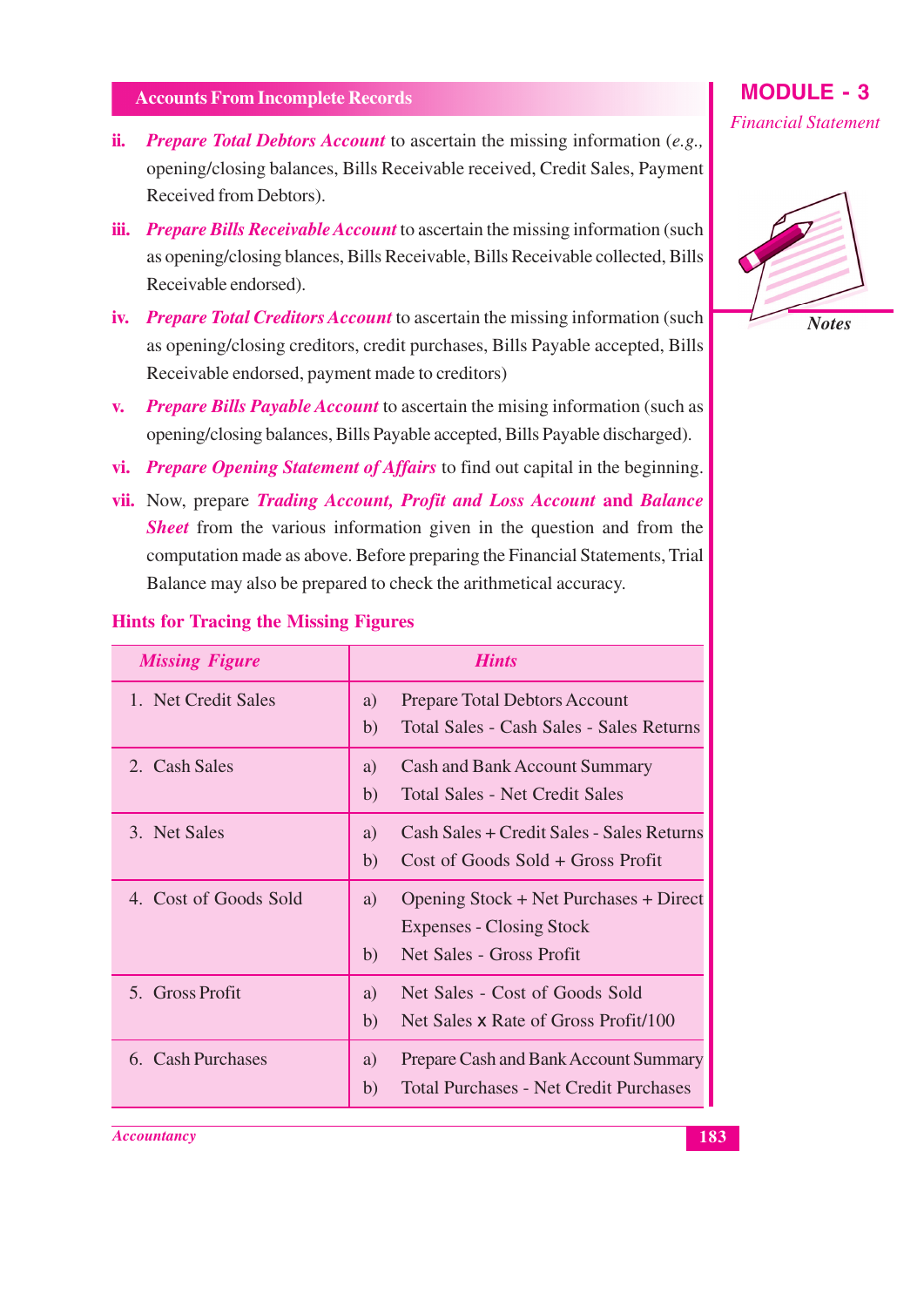

| 7. Net Credit Purchases     | a)<br>b) | <b>Prepare Total Creditors Account</b><br>Total Purchases - Cash Purchases -<br><b>Purchases Return</b>                         |
|-----------------------------|----------|---------------------------------------------------------------------------------------------------------------------------------|
| 8. Net Purchases            | a)<br>b) | Cash Purchases + Credit Purchases -<br><b>Purchases Returns</b><br>Cost of Goods Sold + Closing Stock -<br><b>Opening Stock</b> |
| 9. Payment to Creditors     | a)<br>b) | <b>Total Creditors Account</b><br><b>Cash and Bank Account Summary</b>                                                          |
| 10. Collection from Debtors | a)       | <b>Total Debtors Account</b>                                                                                                    |

**Accounts From Incomplete Records** 

Cash and Bank Summary

## **INTEXT QUESTIONS 21.3**

#### State Whether the following statements are true or false :

Net Credit Sales = Total Sales + Cash Sales - Sales Return  $(i)$ 

 $\mathbf{b}$ 

- Net Sales =  $Cost of goods sold + Gross Profit$  $(ii)$
- (iii) Net Purchases = Cost of goods sold + Closing stock Opening stock
- $(iv)$  Gross Profit = Net ales Cost of Goods Sold.

#### 21.5 CALCULATION OF MISSING FIGURES

The information required for preparing the Final Accounts is not directy available from incomplete records. In other words, certain figures are missing from the accounts. Hence, we need to find out such mising figures by preparing relevant accounts. The important ones are discussed below:

- **Ascertaining Total Purchases:** Total purchases are calculated by combining i. cash and credit purchases. Cash purchases, if not given in the question, can be ascertained by balancing Cash Book. Credit purchases are calculated by preparing - (a) Total Creditors Account, or (b) Total Creditors Account and **Bills Payable Account.** 
	- (a) Total Creditors Account: For ascertaining the amount of credit purchases, the Total Creditors Account should be prepared. The available information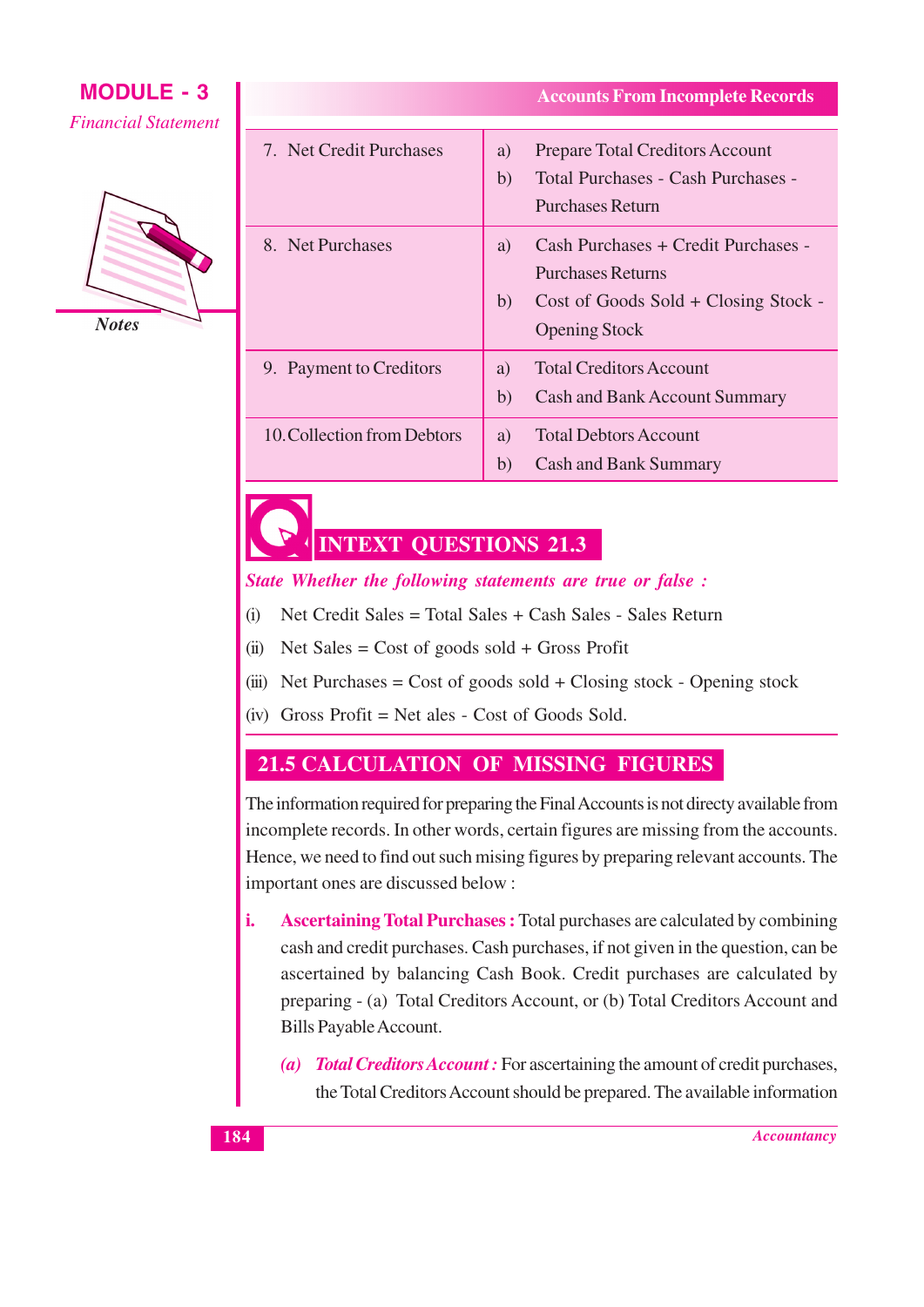should first be entered - opening balance on the credit side, cash paid on debit side, any discount received on debit side, and the closing balance on the debit side. Bills issued to them should also be shown on debit side. The difference between the totals of the two sides will be credit purchases.

The specimen of Total Creditors Account is given below:

#### **Total Creditors Account**

| Dr.                         |   |                                 | Cr. |
|-----------------------------|---|---------------------------------|-----|
| <b>Particulars</b>          | ₹ | <b>Particulars</b>              | ₹   |
| To Cash/Bank A/c            | . | By Balance b/d                  |     |
| To Discount Received        |   | By Bills Payable (Bills Payable |     |
| To Bills Payable            |   | dishonoured)                    |     |
| <b>To Purchases Returns</b> |   | By Total Debtors A/c            |     |
| To Balance c/d              |   | (Endorsed Bills Receivable)     |     |
|                             |   | dishonoured)                    |     |
|                             |   | <b>By Credit Purchase</b>       |     |
|                             |   | (Balancing Figure)              |     |

#### **Illustration: 5**

From the following information, you are required to calculate total purchases:

| 1,700 |
|-------|
| 800   |
| 3,100 |
| 100   |
| 1,340 |
|       |

#### **Solution:**

#### **Total Creditors Account**

| Dr.                 |       |                             | Cr.   |
|---------------------|-------|-----------------------------|-------|
| <b>Particulars</b>  |       | <i>Particulars</i>          |       |
| To Cash/Bank A/c    | 3,100 | By Balance b/d              | 800   |
| To Purchase Returns | 100   | By Purchases made during    | 3,740 |
| To Balance c/d      | 1,340 | the year (Balancing Figure) |       |
|                     | 4,540 |                             | 4.540 |

**Accountancy** 



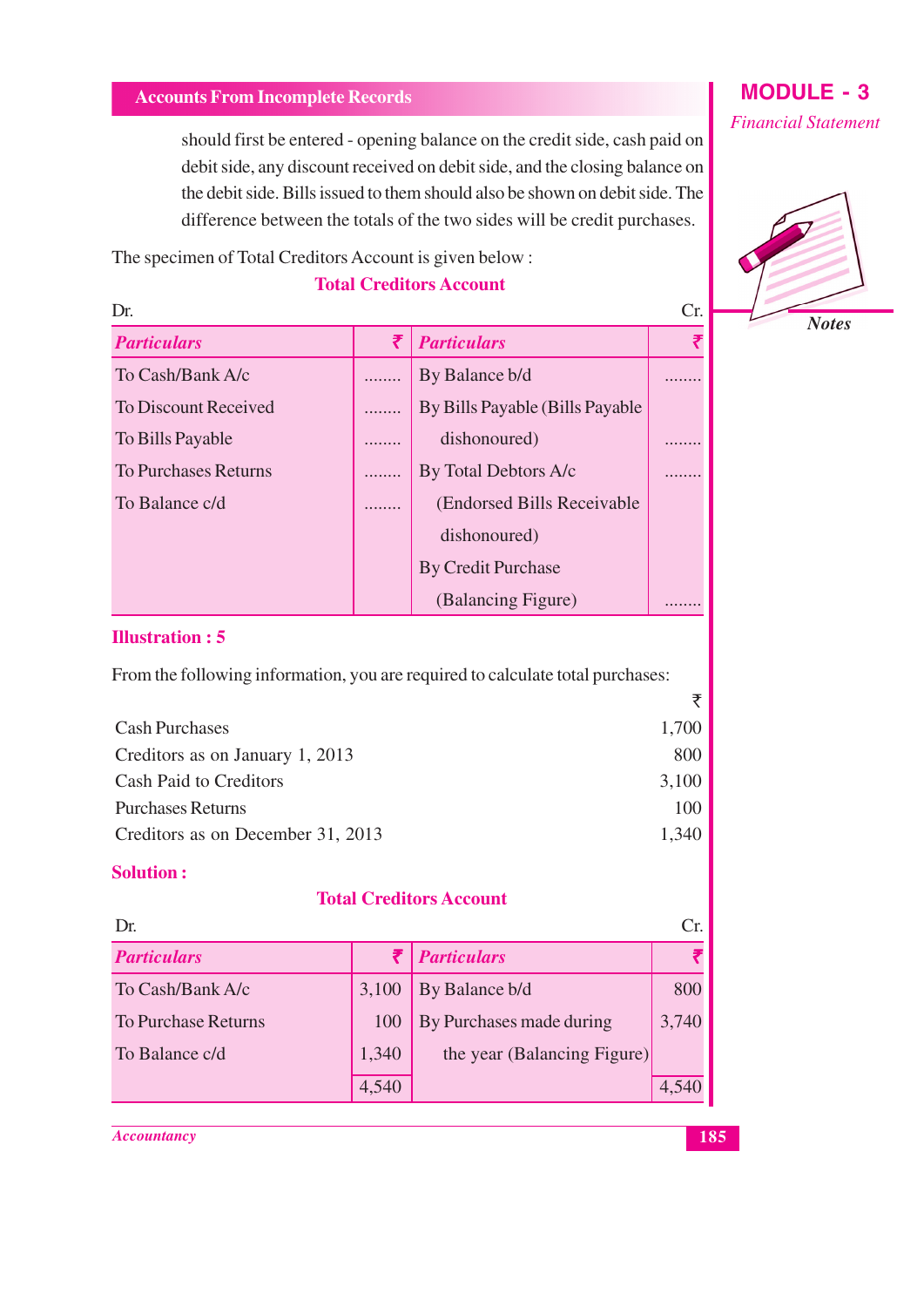

- Total Purchases = Cash Purchases + Credit Purchases ₹ 1.700 ₹ 3.740  $\ddot{+}$  $\overline{\phantom{0}}$ ₹ 5.440  $\equiv$ 
	- (b) Calculation of Bills Payable Accepted : Just like total Creditors Account, a Bills Payable Account is drawn-up. All known figures (such as opening and closing balances of bills payable, bills payable honoured during the year) are inserted in the account and the missing figure is derived.

A format of Bills Payable Account is given below:

#### **Bills Payable Account**

| Dr.                              |   |                                  | $\cap$ r. |
|----------------------------------|---|----------------------------------|-----------|
| <b>Particulars</b>               |   | <b>Particulars</b>               |           |
| To Cash/Bank A/c (Bills Payable) |   | By Balance b/d                   |           |
| discharged)                      | . | <b>By Total Creditors (Bills</b> |           |
| To Creditors (Bills Payable)     |   | Payable accepted)                |           |
| dishonoured)                     |   |                                  |           |
| To Balance c/d                   |   |                                  |           |
|                                  | . |                                  |           |

#### **Illustration: 6**

From the following information calculate the total purchases :

| Opening balance of Bills Payable         | 15,000 |
|------------------------------------------|--------|
| Opening balance of creditors             | 18,000 |
| Closing balance of Bills Payable         | 21,000 |
| Closing balance of creditors             | 12,000 |
| Cash paid to creditors during the year   | 90,600 |
| Bills Payable discharged during the year | 26,700 |
| <b>Purchases Returns</b>                 | 3,600  |
| <b>Cash Purchases</b>                    | 77,400 |
|                                          |        |

**Accountancy** 

罗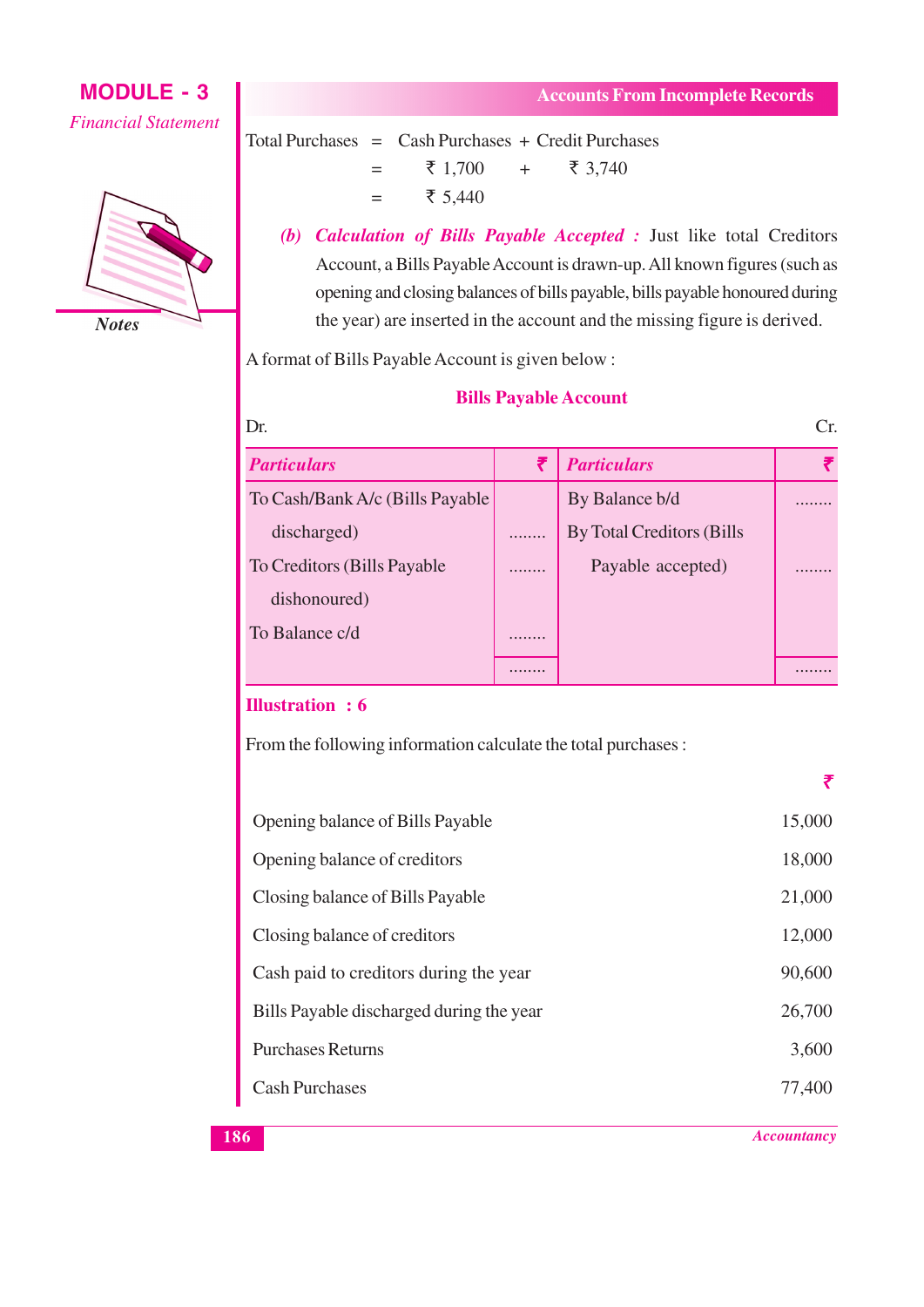#### **Solution:**

#### **Bills Payable Account**

| Dr.                |        |                           | Сr.    |
|--------------------|--------|---------------------------|--------|
| <b>Particulars</b> | ₹      | <b>Particulars</b>        |        |
| To Cash/Bank A/c   | 26,700 | By Balance b/d            | 15,000 |
| To Balance c/d     | 21,000 | By Creditors, being bills |        |
|                    |        | accepted during the       |        |
|                    |        | year (Balancing Figure)   | 32,700 |
|                    | 47,700 |                           |        |

#### **Total Creditors Account**

| Dr.                          |          |                          | Cr.      |
|------------------------------|----------|--------------------------|----------|
| <b>Particulars</b>           | ₹        | <b>Particulars</b>       | ₹        |
| To Cash/Bank A/c             | 90,600   | By Balance b/d           | 18,000   |
| <b>To Purchases Returns</b>  | 3,600    | By Purchases (Bal. Fig.) | 1,20,900 |
| To Bills Payable (Fig. taken |          |                          |          |
| from Bills Payable $A/c$ )   | 32,700   |                          |          |
| To Balance c/d               | 12,000   |                          |          |
|                              | 1,38,900 |                          | 1,38,900 |

Total Purchases =  $\text{Cash}$  Purchases + Creidt Purchases ₹ 77,400  $+$ ₹ 1,20,900  $=$ ₹1,98,300  $=$ 

- ii. Ascertaining Total Sales: Total sales are calculated by combining cash and credit sales. Cash sales are given in the Cash Book. Credit sales are ascertained by preparing: (a) Total Debtors Account, or (b) Total Debtors Account and Bills Receivable Account.
	- (a) Total Debtors Account: The amount of credit sales is ascertained by preparing the Debtors Account. The available information is first entered - opening balance on the debit side, cash received on the credit side, any discount allowed or bad debt written off on the credit side and the closing balance on the credit side. Bills received from them is shown on the credit side, the amount of bills dishonoured is entered on the debit side. The difference between the totals of the two sides will be credit sales.

## **MODULE - 3**

**Financial Statement** 

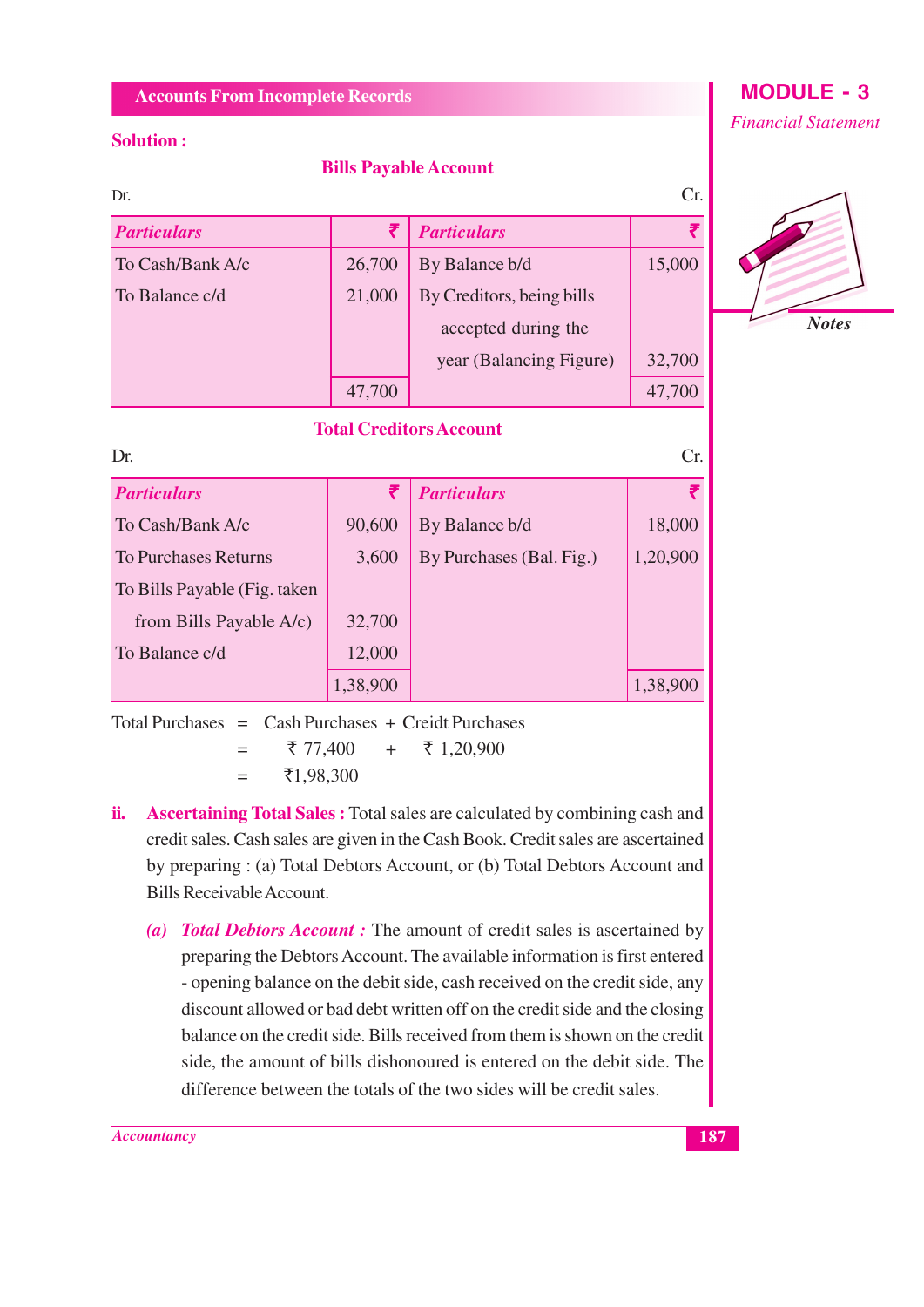

| Dr.<br>Cr                          |   |                            |  |
|------------------------------------|---|----------------------------|--|
| <b>Particulars</b>                 | ₹ | Particulars                |  |
| To Balance b/d                     |   | By Cash/Bank               |  |
| To Bills Receivable (Dishonoured)  |   | <b>By Discount Allowed</b> |  |
| To Credit Sales (Balancing Figure) |   | <b>By Sales Returns</b>    |  |
|                                    |   | By Bad Debts               |  |
|                                    |   | By Bills Receivable        |  |
|                                    |   | By Balance c/d             |  |

#### **Illustration: 7**

From the following information, calculate the total sales made during the period:

. . . . . . . . . .

|                                 | ₹        |
|---------------------------------|----------|
| Debtors as on January 1, 2013   | 40,800   |
| Cash received from Debtors      | 1,21,600 |
| <b>Sales Returns</b>            | 10,800   |
| <b>Bad Debts</b>                | 4,800    |
| Debtors as on December 31, 2013 | 55,200   |
| <b>Cash Sales</b>               | 1,13,600 |

#### **Solution:**

#### **Total Debtors Account**

| Dr.                    |          |                                  | $\cap_{\mathbf{r}}$ |
|------------------------|----------|----------------------------------|---------------------|
| <b>Particulars</b>     |          | <i><u><b>Particulars</b></u></i> | ₹                   |
| To Balance b/d         | 40,800   | By Cash/Bank                     | 1,21,600            |
| <b>To Credit Sales</b> | 1,51,600 | <b>By Sales Returns</b>          | 10,800              |
| (Balancing Fig.)       |          | By Bed Debts                     | 4,800               |
|                        |          | By Balance c/d                   | 55,200              |
|                        | 1,92,400 |                                  | 1,92,400            |

**Accountancy** 

. . . . . . . . . .

#### **Accounts From Incomplete Records**

#### **Total Debtors Account**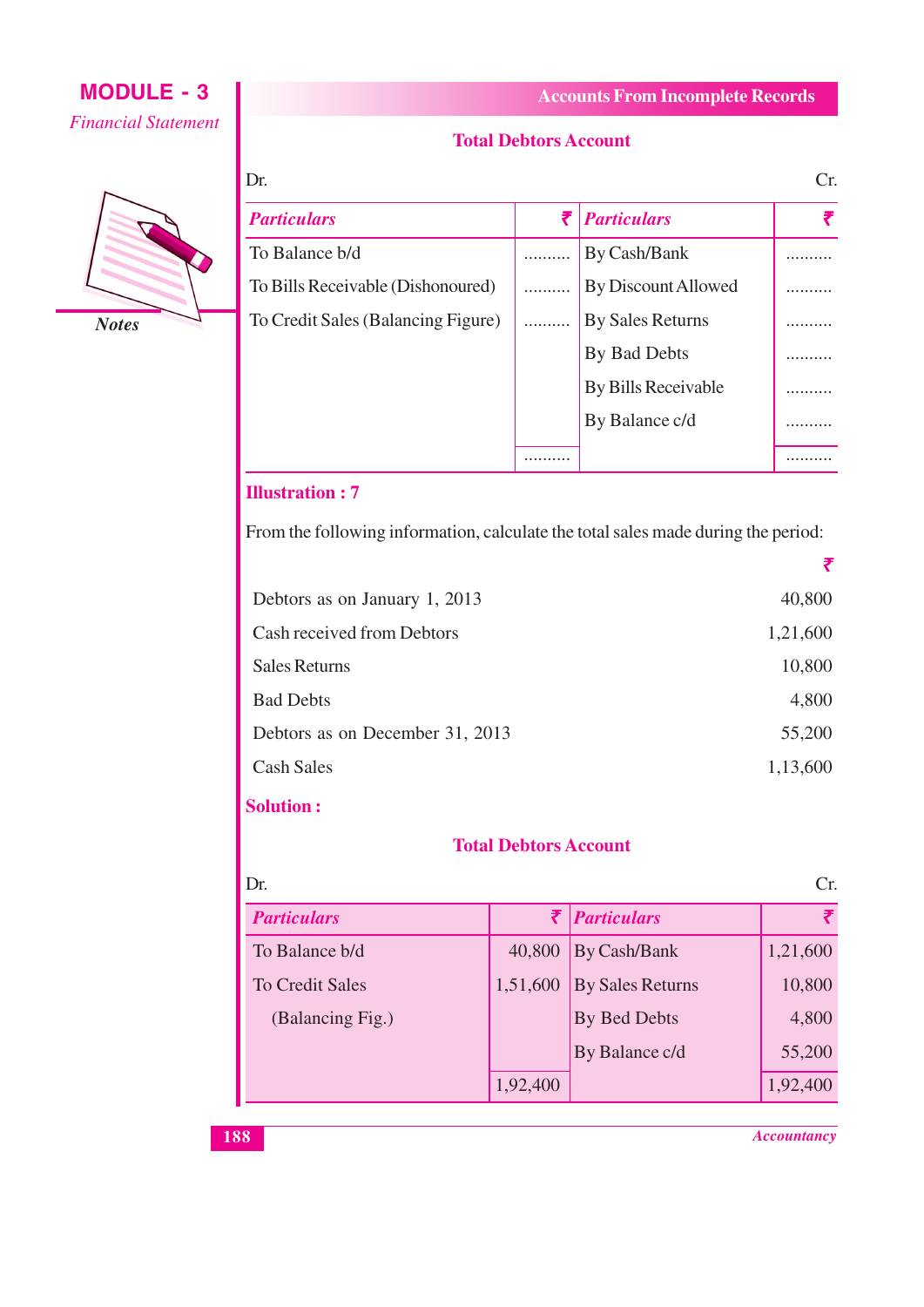#### **Total Sales**

**Creidt Sales**  $=$ **Cash Sales**  $\ddot{+}$ ₹ 1,13,600 ₹ 1,51,600  $=$  $\ddot{+}$ ₹ 2,65,200  $=$ 

(b) Calculation of Bills Receivable Received from Customers : Just like Total Debtors Account, a Bills Receivable Account is drawn-up. All known figures (such as opening and closing balances of bills receivable, bill honoured during the year, bill dishonoured, renewed during the year) are inserted in the account and the missing figure is derived as Balancing Figure.

A format of Bills Receivable Account is given below:

#### **Bills Receivable Account**

| Dr.                        |   |                              |                      |
|----------------------------|---|------------------------------|----------------------|
| <b>Particulars</b>         | ₹ | <b>Particulars</b>           |                      |
| To Balance b/d             | . | By Cash/Bank (B/R Collected) |                      |
| <b>To Total Debtors</b>    |   | By Bank (B/R discounted)     |                      |
| (Bill Receivable received) |   | By Banker's Discount         |                      |
|                            |   | (Discounting charges)        |                      |
|                            |   | <b>By Total Debots</b>       |                      |
|                            |   | (B/R dishonoured)            |                      |
|                            |   | <b>By Total Creditors</b>    |                      |
|                            |   | (B/R endorsed)               |                      |
|                            |   | By Balance c/d               |                      |
|                            |   |                              | $\ddot{\phantom{0}}$ |

#### **Illustration: 8**

| From the following information, calculate the total sales: |        |
|------------------------------------------------------------|--------|
|                                                            | ₹      |
| Bills Receivable in the beginning                          | 1,560  |
| Debots in the beginning                                    | 6,160  |
| Bills Receivable encashed during the year                  | 4,180  |
| Cash received from Debots                                  | 14,000 |
| <b>Bad Debts written off</b>                               | 560    |
|                                                            |        |

**Accountancy** 



Cr.

₹

 $\cdots$ 

. . . . .

. . . .

. . . . . . . . . . . . . . . .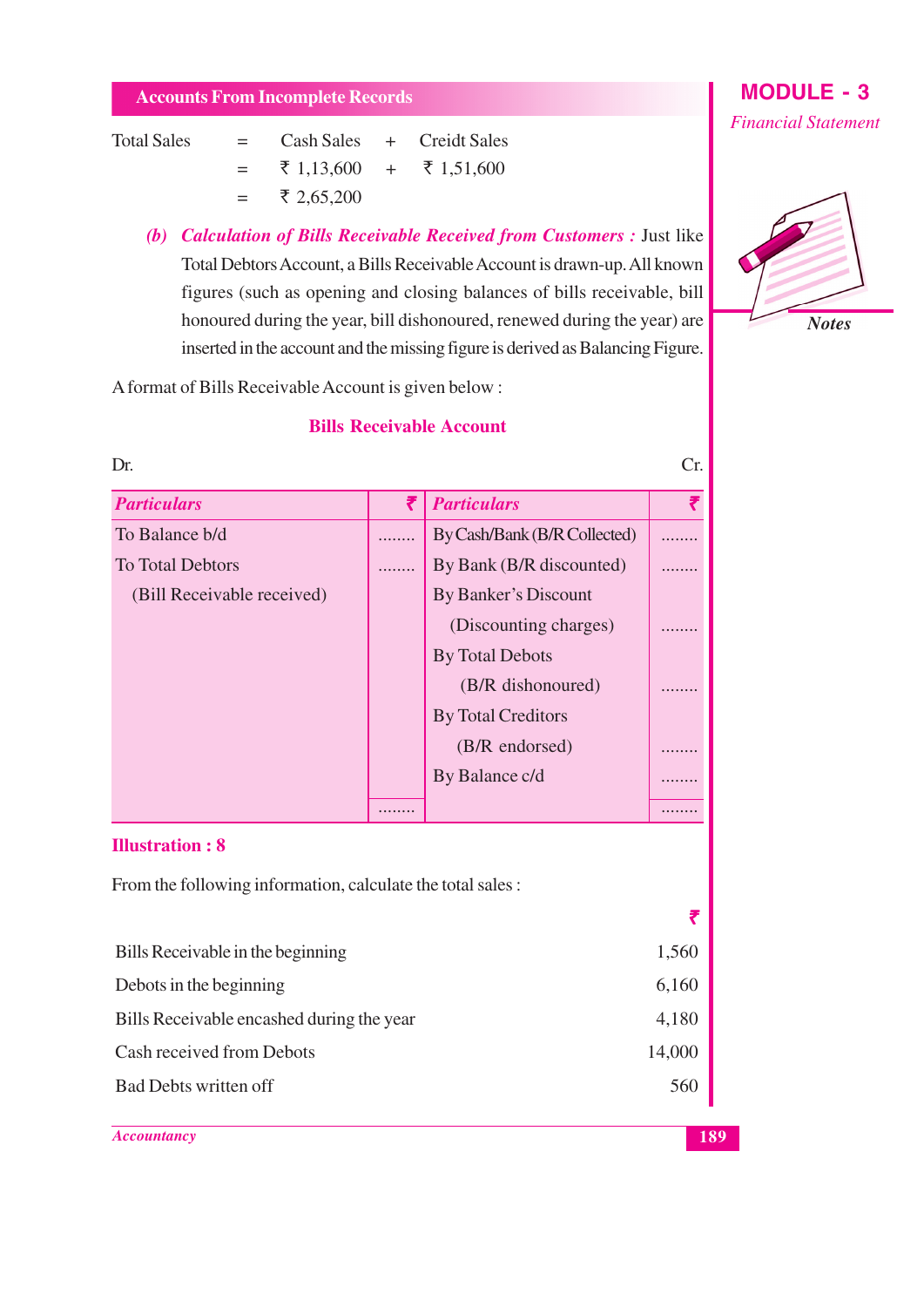

| <b>Sales Returns</b>           | 1,740 |
|--------------------------------|-------|
| Bills Receivable (Dishonoured) | 360   |
| Bills Receivable at the end    | 1,200 |
| Debtors at the end             | 5,100 |
| Cash Sales                     | 8,180 |
|                                |       |

**Accounts From Incomplete Records** 

**Solution:** 

Dr.

#### **Bills Receivable Account**

 $Cr.$ 

Cr.

| <b>Particulars</b>          |       | <i><b>Particulars</b></i>   |       |
|-----------------------------|-------|-----------------------------|-------|
| To Balance b/d              | 1,560 | By Cash/Bank                | 4,180 |
| To Debtors, being the bills |       | By Debtors (Bill Receivable |       |
| received during the year    |       | dishonoured)                | 360   |
| (Balancing Figure)          | 4,180 | By Balance c/d              | 1,200 |
|                             | 5,740 |                             | 5,740 |

#### **Total Debtors Account**

#### Dr.

| <b>Particulars</b>                |            | ₹      | <b>Particulars</b>         | ₹      |
|-----------------------------------|------------|--------|----------------------------|--------|
| To Balance b/d                    |            | 6,160  | By Cash/Bank               | 14,000 |
| To Bills Receivable (Dishonoured) |            | 360    | By Bad Debts               | 560    |
| To Sales (Balancing Figure)       |            | 19,060 | <b>By Sales Returns</b>    | 1,740  |
|                                   |            |        | <b>By Bills Receivable</b> | 4,180  |
|                                   |            |        | By Balance c/d             | 5,100  |
|                                   |            | 25,580 |                            | 25,580 |
| <b>Total Sales</b>                | Cash Sales | $+$    | <b>Creidt Sales</b>        |        |
|                                   | ₹ 8,180    | $+$    | ₹ 19,060                   |        |

#### 8,180 ₹ 27,240

 $=$ 

iii. Ascertaining Balance of Sundry Debtors and Sundry Creditors : If credit sales and credit purchases are given, the opening or closing balances of debtors and/or creditors can be ascertained by preparing Total Debtors Account and **Total Creditors Account.**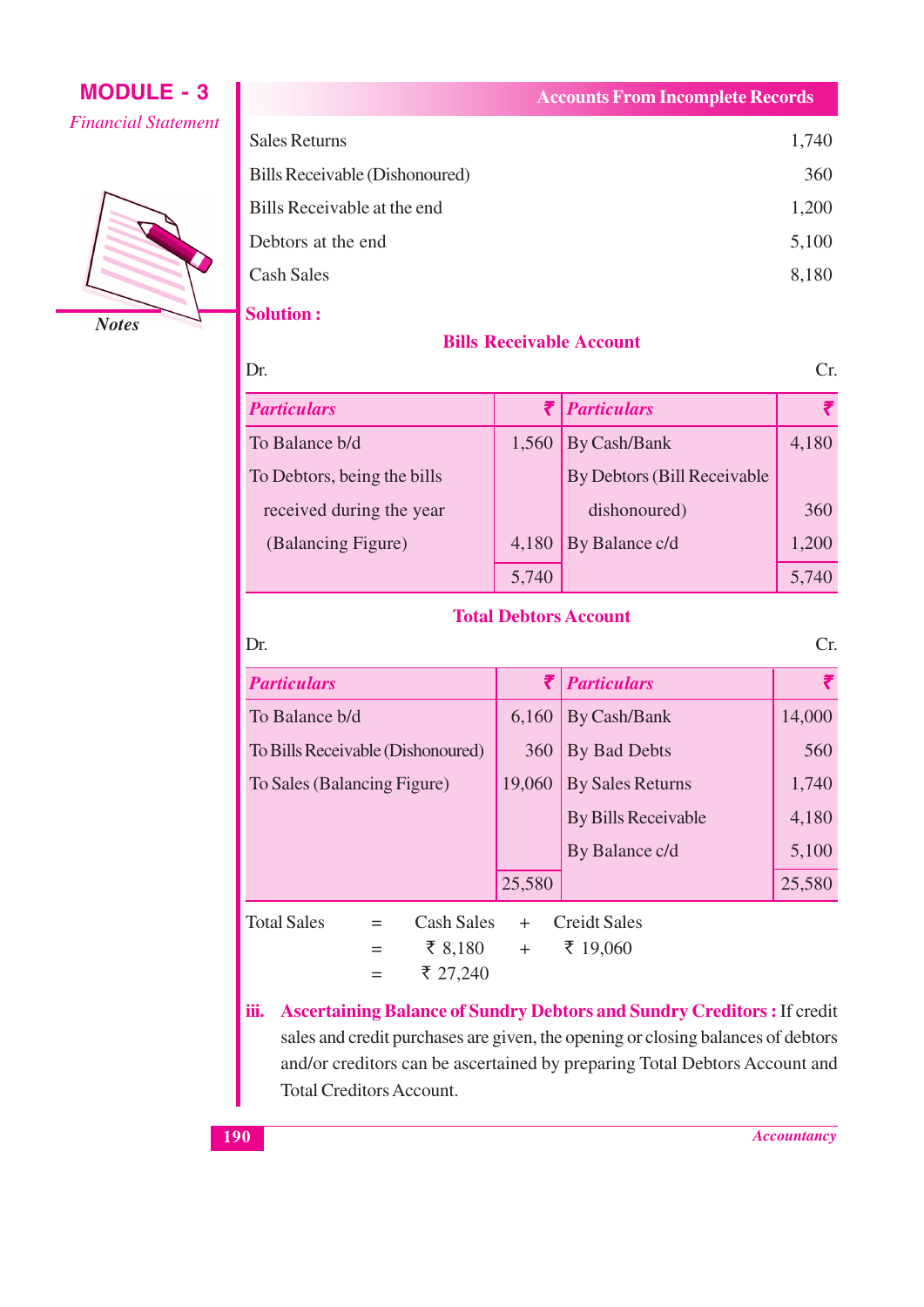#### **Illustration: 9**

From the following information, prepare the Total Debtors Account and Total Creditors Account and find out credit sales and credit purchases :

| Debtors as on 1st January                 | 5,000  |
|-------------------------------------------|--------|
| Creditors as on 1st January               | 4,000  |
| Debtors as on 31st December               | 4,000  |
| Creditors as on 31st December             | 6,000  |
| Bills receivable received during the year | 10,000 |
| Bills Payable issued during the year      | 8,000  |
| Cash received from customers              | 30,000 |
| Cash returned to customers                | 500    |
| Cash paid to suppliers                    | 20,700 |
| Discount allowed by suppliers             | 270    |
| Discount allowed by customers             | 150    |
| <b>Bad Debts written off</b>              | 1,200  |
| <b>Bad Debts recovered</b>                | 300    |
| Bills Receivable endorsed to creditors    | 4,000  |
| Bills Receivable dishonoured by customers | 1,000  |
| Endorsed Bills Receivable dishonoured     | 500    |
| Discounted Bills Receivable dishonoured   | 700    |
| <b>Sales Returns</b>                      | 600    |
| <b>Purchases Returns</b>                  | 200    |

#### **Solution:**

#### **Total Debtors Account**

| Dr.<br>Cr.                        |        |                            |        |
|-----------------------------------|--------|----------------------------|--------|
| <b>Particulars</b>                |        | <i><b>Particulars</b></i>  | ₹      |
| To Balance b/d                    | 5,000  | By Cash/Bank               | 30,000 |
| To Credit Sales (Balancing Fig.)  | 38,250 | <b>By Discount</b>         | 150    |
| <b>To Cash Returned</b>           | 500    | By Bad Debts               | 1,200  |
| To Bills Receivable (Dishonoured) | 1,000  | <b>By Sales Returns</b>    | 600    |
| <b>To Creditors</b>               | 500    | <b>By Bills Receivable</b> | 10,000 |

**Accountancy** 



₹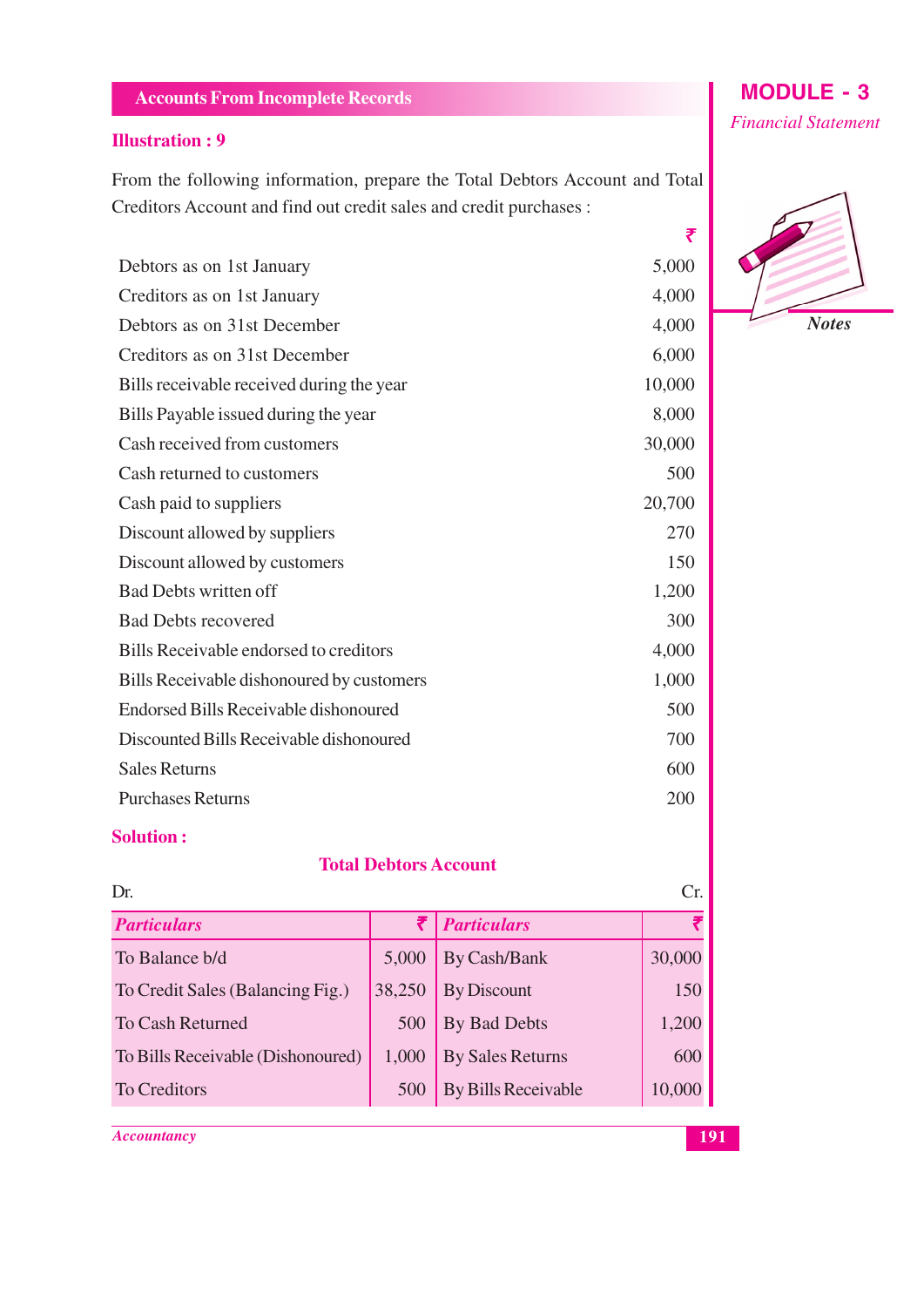$\overline{1}$ 



**Notes** 

| To Bank (Discounted B/R |     | By Balance c/d | 4,000 |
|-------------------------|-----|----------------|-------|
| Dishonoured)            | 700 |                |       |
|                         |     |                |       |

**Accounts From Incomplete Records** 

 $\sim$ 

#### **Total Creditors Account**

| Dr.                            |        |                             | UT.    |
|--------------------------------|--------|-----------------------------|--------|
| <b>Particulars</b>             |        | <b>Particulars</b>          | ₹      |
| To Cash/Bank                   | 20,700 | By Balance b/d              | 4,000  |
| To Discount                    | 270    | By Purchases (Credit)       |        |
| To Bills Receivable (Endorsed) | 4,000  | (Balancing Figure)          | 34,670 |
| <b>To Purchases Returns</b>    | 200    | By Debtors (Bills endorsed) |        |
| To Bills Payable               | 8,000  | dishonoured)                | 500    |
| To Balance c/d                 | 6,000  |                             |        |
|                                | 39,170 |                             | 39,170 |

Ascertaining Balancing of Bills receivable and Bills Payable : If the iv. opening or closing balances of these items are not given, the missing figures can be ascertained by preparing Bills Receivable Account and Bills Payable Account.

#### **Illustration: 10**

From the following particulars, ascertain closing balance of Bills Receivable Account and opening balance of Bills Payable Account:

|                                     | ₹      |
|-------------------------------------|--------|
| Opening balance of Bills Receivable | 11,000 |
| Closing balance of Bills Payable    | 8,000  |
| <b>Bills Payable issued</b>         | 35,000 |
| Bills Receivable encashed           | 46,000 |
| Bills Receivable received           | 49,000 |
| Bills Payable paid in cash          | 36,000 |
| Bills Receivable dishonoured        | 1,000  |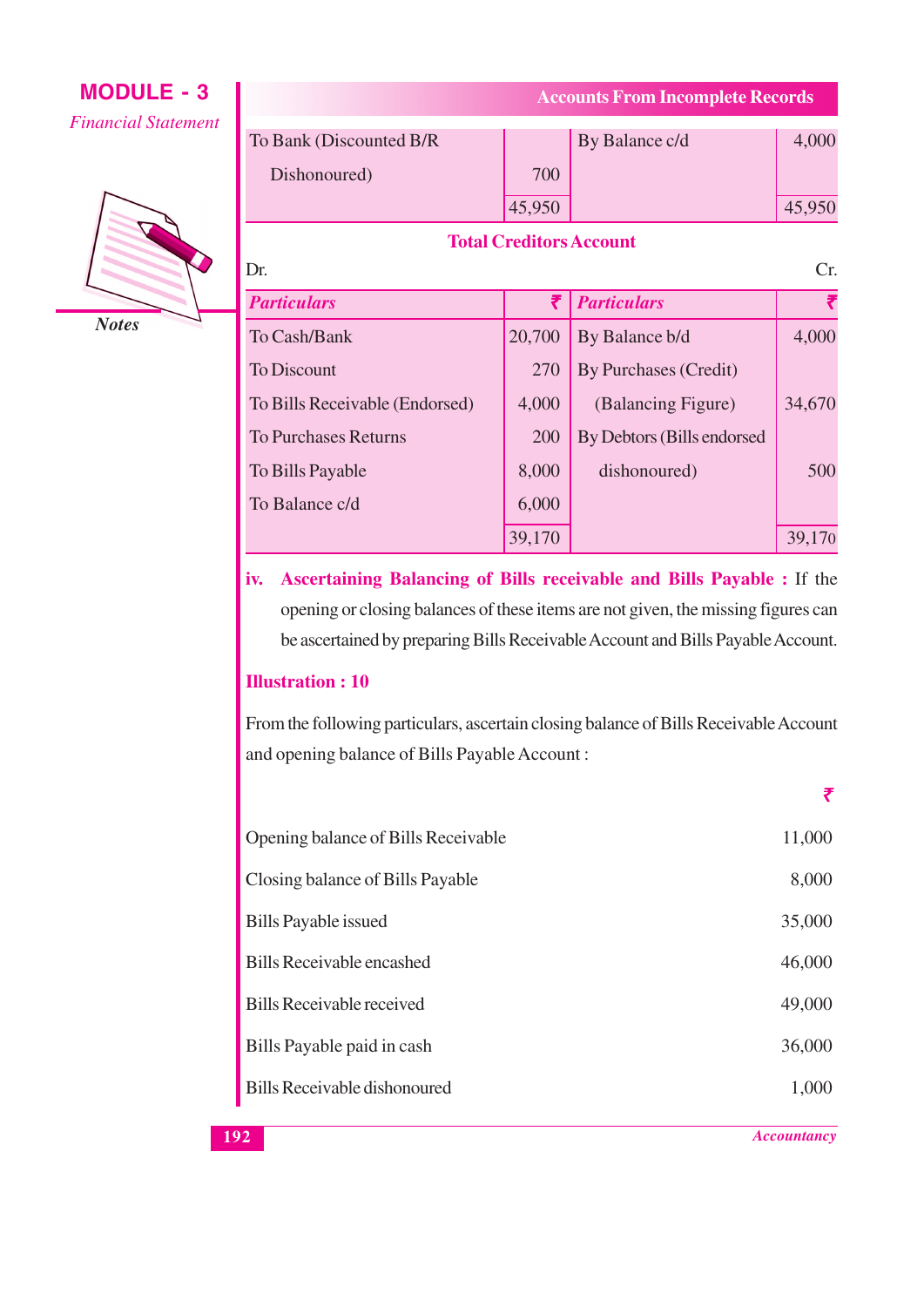#### **Solution:**

#### **Bills Receivable Account**

| Dr.                |        |                            | Сr.    |
|--------------------|--------|----------------------------|--------|
| <b>Particulars</b> |        | <i><b>Particulars</b></i>  |        |
| To Balance b/d     | 11,000 | By Cash/Bank               | 46,000 |
| To Sundry Debtors  | 49,000 | By sundry Debtors          | 1,000  |
|                    |        | By Balance c/d (Bal. Fig.) | 13,000 |
|                    | 60,000 |                            | 60,000 |

#### **Bills Payable Account**

| Dr.                |        |                            | ∋г.    |
|--------------------|--------|----------------------------|--------|
| <b>Particulars</b> |        | ₹   Particulars            |        |
| To Cash/Bank       | 36,000 | By Balance b/d (Bal. Fig.) | 9,000  |
| To Balance c/d     | 8,000  | <b>By Sundry Creditors</b> | 35,000 |
|                    | 44,000 |                            | 44,000 |

#### **Illustration: 11**

Ashok does not maintain proper books of account. From the following particulars, prepare the Trading and Profit and Loss Account for the year ended December 31, 2014 and the Balance Sheet as on that date:

|                                               | ₹     | December 31, 2013   December 31, 2014<br>₹ |
|-----------------------------------------------|-------|--------------------------------------------|
| <b>Debtors</b>                                | 9,000 | 12,500                                     |
| <b>Stock</b>                                  | 4,900 | 6,600                                      |
| Furniture                                     | 500   | 750                                        |
| Creditors                                     | 3,000 | 2,250                                      |
| Analysis of other transactions is as follows: |       | ₹                                          |
| Cash collected from Debtors                   |       | 30,400                                     |
| Cash paid to Creditors                        |       | 22,000                                     |
| <b>Salaries</b>                               |       | 6,000                                      |

**Salaries** 

Rent

**Accountancy** 

## **MODULE - 3**

**Financial Statement** 



750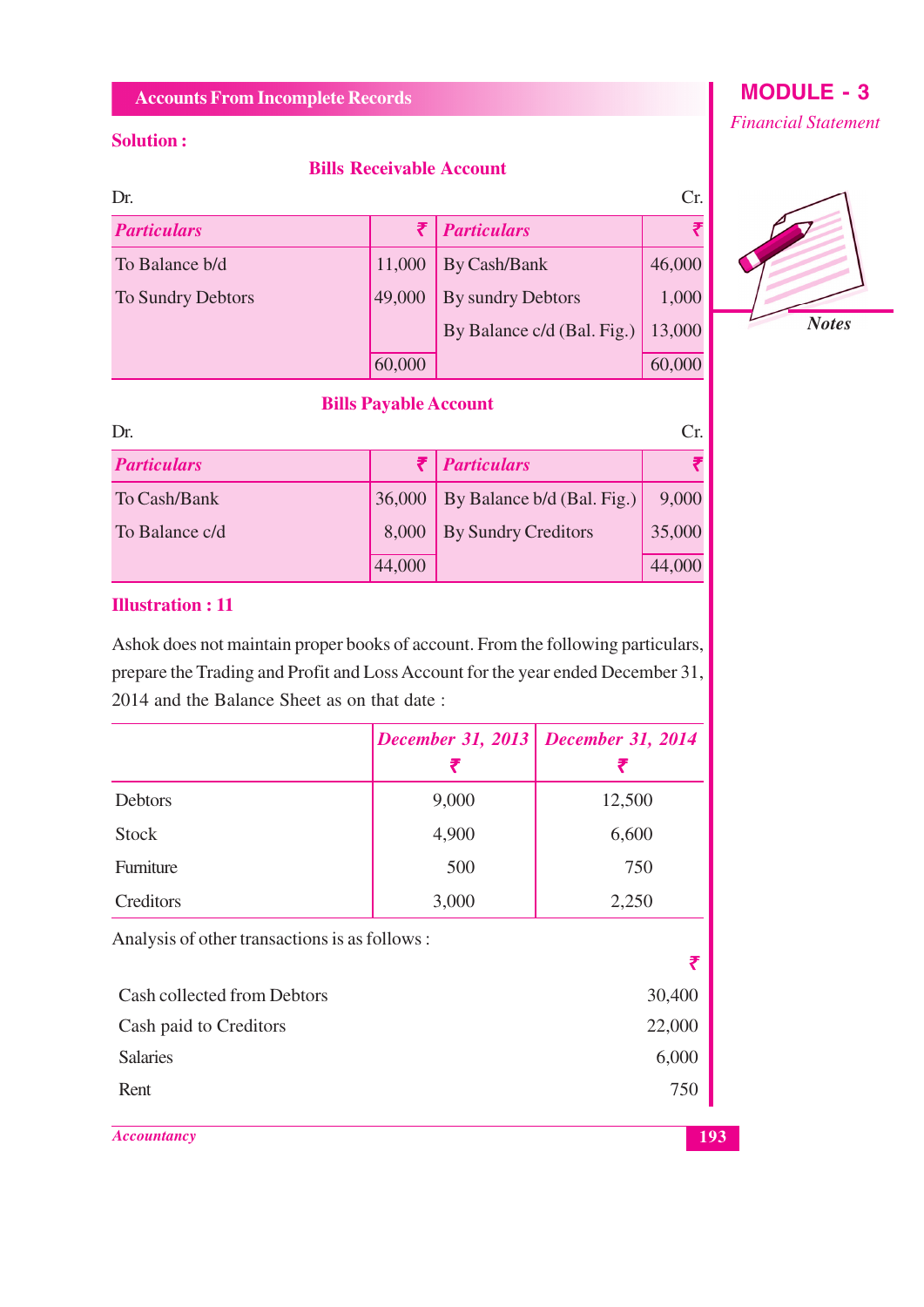## **MODULE - 3 Financial Statement**



| Office Expense                                                                                                                                                                                                                                                                                                                     | 900   |
|------------------------------------------------------------------------------------------------------------------------------------------------------------------------------------------------------------------------------------------------------------------------------------------------------------------------------------|-------|
| Drawing                                                                                                                                                                                                                                                                                                                            | 1,500 |
| <b>Additional Capital introduced</b>                                                                                                                                                                                                                                                                                               | 1,000 |
| <b>Cash Sales</b>                                                                                                                                                                                                                                                                                                                  | 750   |
| <b>Cash Purchases</b>                                                                                                                                                                                                                                                                                                              | 2,500 |
| <b>Discount Received</b>                                                                                                                                                                                                                                                                                                           | 350   |
| Discount Allowed                                                                                                                                                                                                                                                                                                                   | 150   |
| <b>Returns Inwards</b>                                                                                                                                                                                                                                                                                                             | 500   |
| <b>Returns Outwards</b>                                                                                                                                                                                                                                                                                                            | 400   |
| Bad ebts                                                                                                                                                                                                                                                                                                                           | 100   |
| $\mathbf{H}$ $\mathbf{H}$ $\mathbf{H}$ $\mathbf{H}$ $\mathbf{H}$ $\mathbf{H}$ $\mathbf{H}$ $\mathbf{H}$ $\mathbf{H}$ $\mathbf{H}$ $\mathbf{H}$ $\mathbf{H}$ $\mathbf{H}$ $\mathbf{H}$ $\mathbf{H}$ $\mathbf{H}$ $\mathbf{H}$ $\mathbf{H}$ $\mathbf{H}$ $\mathbf{H}$ $\mathbf{H}$ $\mathbf{H}$ $\mathbf{H}$ $\mathbf{H}$ $\mathbf{$ |       |

He had  $\bar{\tau}$  2,500 as Cash Balance at the beginning of the year.

#### **Solution:**

#### **Trading and Profit & Loss Account** for the year ended December 31, 2014

#### Dr.

| <b>Particulars</b>           | ₹      | <b>Particulars</b>          | ₹      |
|------------------------------|--------|-----------------------------|--------|
| To Opening Stock             | 4,900  | By Sales:                   |        |
| To Purchases:                |        | Cash<br>750                 |        |
| 2,500<br>Cash                |        | Credit (Note 3) 34,650      |        |
| 22,000<br>Credit (Note 4)    |        | 35,400                      |        |
| 24,500                       |        | Less: Returns<br>500        | 34,900 |
| Less: Return<br>400          | 24,100 | <b>By Closing Stock</b>     | 6,600  |
| To Gross Profit c/d          | 12,500 |                             |        |
|                              | 41,500 |                             | 41,500 |
| To Salaries                  | 6,000  | By Gross Profit b/d         | 12,500 |
| To Rent                      | 750    | <b>By Discount Received</b> | 350    |
| To Office Expenses           | 900    |                             |        |
| To Discount Allowed          | 150    |                             |        |
| To Bad Debts                 | 100    |                             |        |
| To Net Profit transferred to |        |                             |        |
| Capital A/c                  | 4,950  |                             |        |
|                              | 12,850 |                             | 12,850 |

**Accountancy** 

Cr.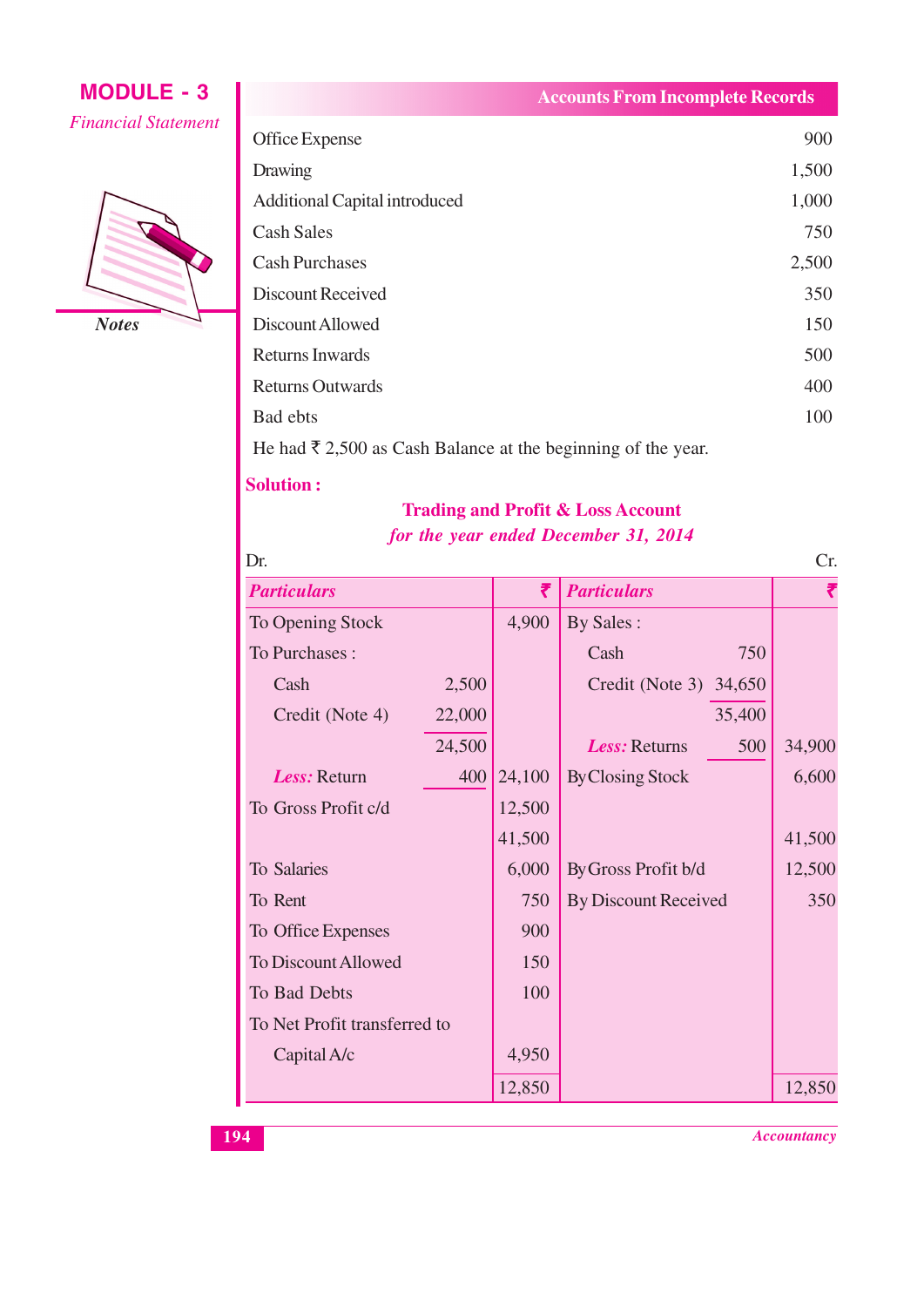| <b>Balance Sheet</b>                    |        |                |        |
|-----------------------------------------|--------|----------------|--------|
| as at December 31, 2014                 |        |                |        |
| <b>Liabilities</b>                      | ₹      | <b>Assets</b>  |        |
| Creditors                               | 2,250  | Cash (Note 2)  | 1,000  |
| <b>Creditors for Furniture</b>          |        | <b>Debtors</b> | 12,500 |
| 13,900<br>$(Rs. 750 - Rs. 500)$         |        | <b>Stock</b>   | 6,600  |
| 1,000<br><b>Add:</b> Capital introduced |        | Furniture      | 750    |
| 4,950<br>Net Profit                     |        |                |        |
| 19,850                                  |        |                |        |
| 1,500<br><b>Less:</b> Drawings          | 18,350 |                |        |
|                                         | 20,850 |                | 20,850 |

## **MODULE - 3**

**Financial Statement** 

# **Notes**

#### **Working Notes:**

| 1.<br><b>Balance Sheet as at December 31, 2013</b> |        |                              |        |
|----------------------------------------------------|--------|------------------------------|--------|
| <b>Liabilities</b>                                 | ₹      | <b>Assets</b>                | ₹      |
| Creditors                                          | 3,000  | <b>Cash and Bank Balance</b> | 2,500  |
| Capital (Balancing Fig.)                           | 13,900 | <b>Debtors</b>               | 9,000  |
|                                                    |        | <b>Stock</b>                 | 4,900  |
|                                                    |        | Furniture                    | 500    |
|                                                    | 16,900 |                              | 16,900 |
| 2.                                                 |        | <b>Cash Book</b>             |        |
| <b>Particulars</b>                                 | ₹      | <b>Particulars</b>           | ₹      |
| To Balance b/d                                     | 2,500  | <b>By Sundry Creditors</b>   | 22,000 |
| To Sundry Debtors                                  | 30,400 | <b>By Salaries</b>           | 6,000  |
| To Capital                                         | 1,000  | By Rent                      | 750    |
| <b>To Cash Sales</b>                               | 750    | <b>By Office Expenses</b>    | 900    |
|                                                    |        | <b>By Drawings</b>           | 1,500  |
|                                                    |        | <b>By Purchases</b>          | 2,500  |
|                                                    |        | By Balance c/d               | 1,000  |
|                                                    | 34,650 |                              | 34,650 |

Accountancy

195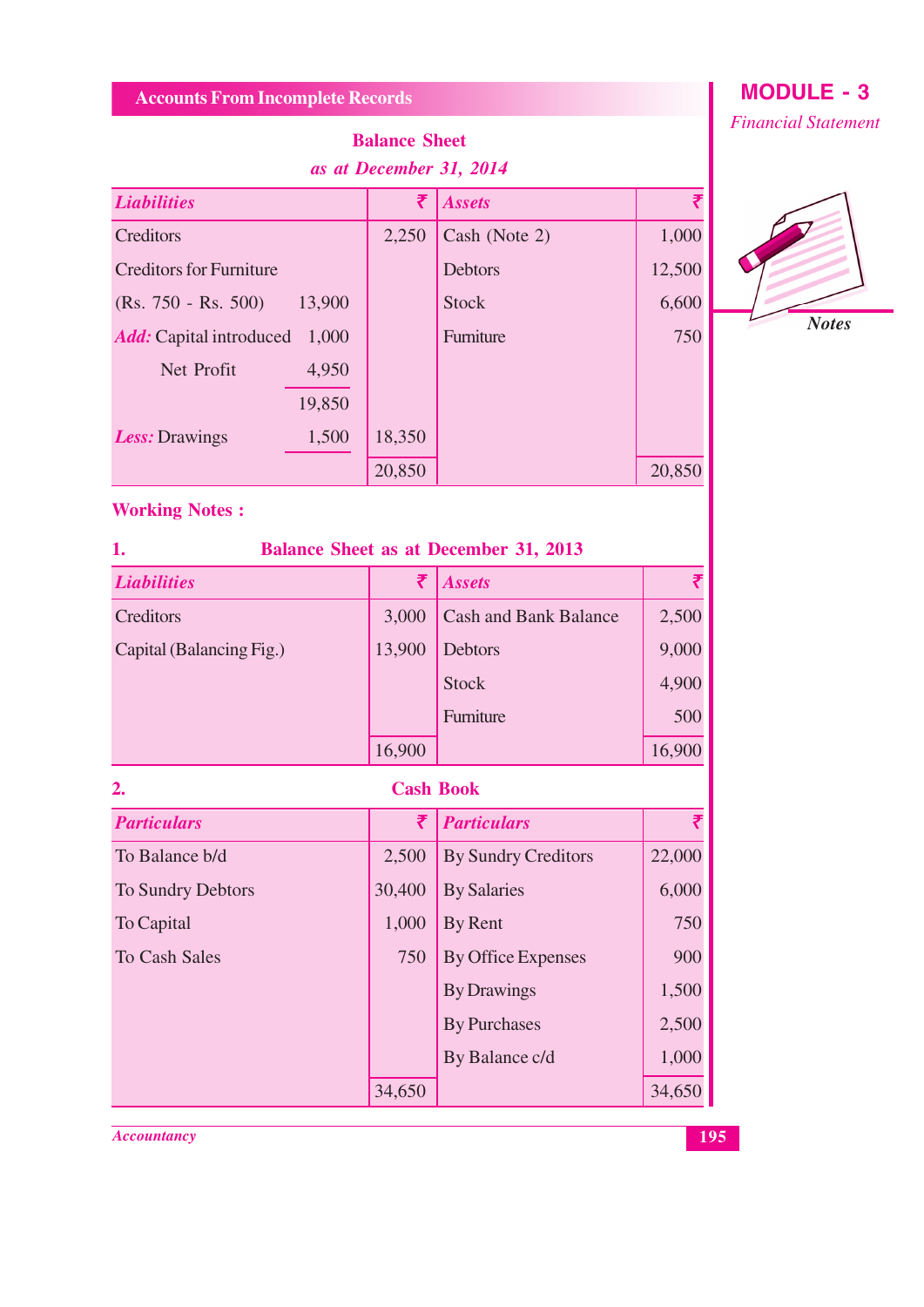

| <b>Total Debtors Account</b><br>3.      |        |                                |        |
|-----------------------------------------|--------|--------------------------------|--------|
| <b>Particulars</b>                      | ₹      | <b>Particulars</b>             |        |
| To Balance b/d                          | 9,000  | By Cash/Bank                   | 30,400 |
| To Credit Sales (Balancing Fig.)<br>150 |        | <b>By Discount</b><br>34,650   |        |
|                                         |        | By Returns Inward              | 500    |
|                                         |        | By Bad Debts                   | 100    |
|                                         |        | By Balance c/d                 | 12,500 |
|                                         | 43,650 |                                | 43,650 |
| 4.                                      |        | <b>Total Creditors Account</b> |        |
| <b>Liabilities</b>                      | ₹      | <b>Assets</b>                  |        |
| To Cash/Bank                            | 22,000 | By Balance b/d                 | 3,000  |
| To Discount                             | 350    | <b>By Credit Purchase</b>      |        |

To Return Outward

To Balance c/d

## WHAT YOU HAVE LEARNT

Single entry system is a system in which accounting records are not according to double entry principle of book keeping.

400

2,250

25,000

- Usually under this system, only personal accounts are maintained and real and nominal accounts are avoided.
- A Statement of Affairs is a statement of all assets and liabilities. The difference between the amount of the two sides is taken as capital.
- There are two methods used for ascertaining profits of the business from incomplete records are:
	- Net Worth Method or Statement of Affairs Method  $\mathbf{i}$ .
	- ii. **Conversion Method**

#### **Accountancy**

22,000

25,000

## **Accounts From Incomplete Records**

(Balancing Figure)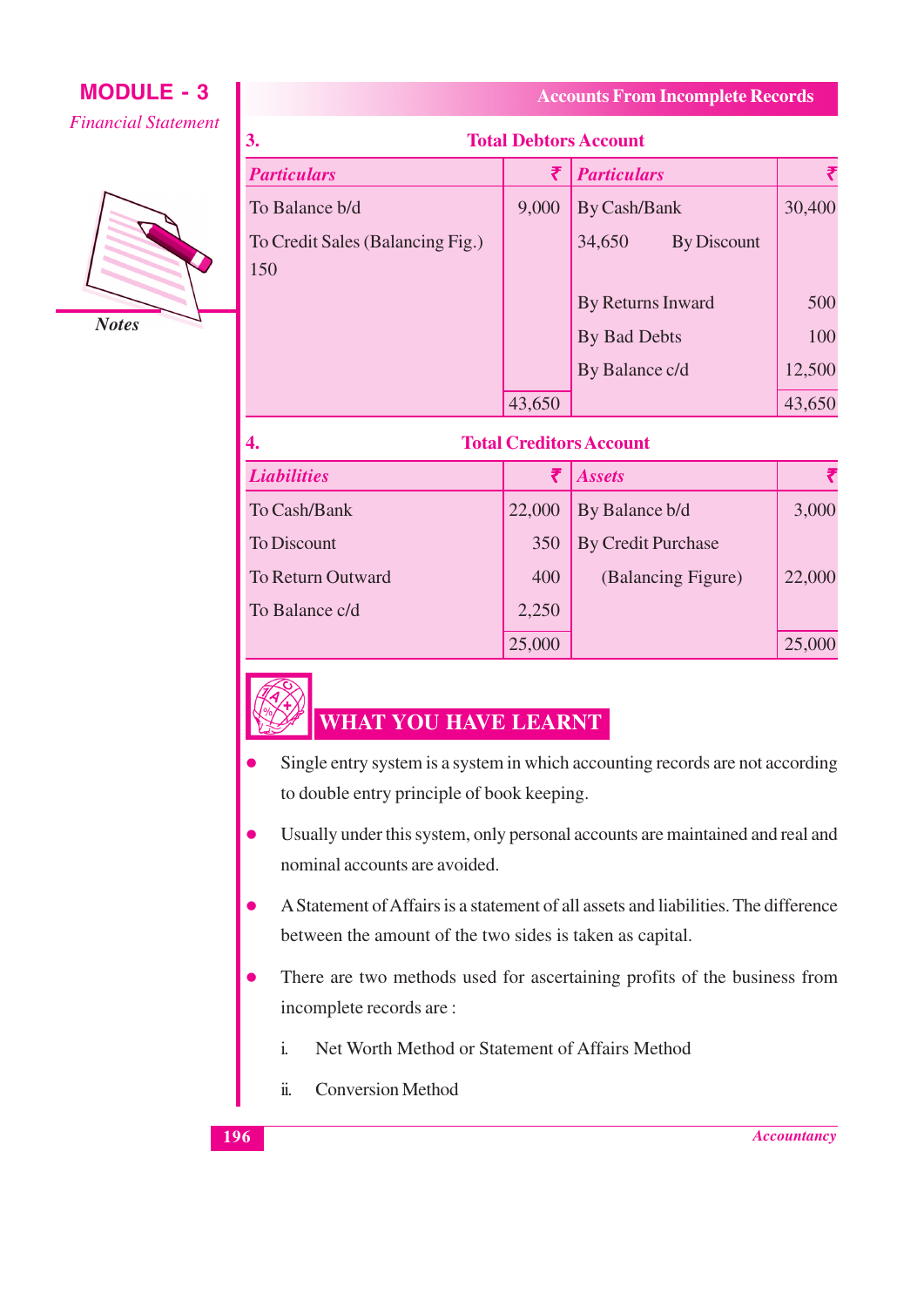- Under Statement of Affairs Method, Statement of Affairs at close and at opening are prepared to determine opening and closing capital. The capital is adjusted with respect to capital introduced and drawings made, to determine profit earned during the year.
- Under Conversion method, in complete records are converted into Double Entry System and Profit is determined.



## **TERMINAL EXERCISE**

- 1. Define Single Entry System and explain its features.
- $2.$ List any three circumstances under which records may be rendered as incomplete.
- How is profit calculated under statement of Affairs Method?  $3.$
- $4.$ What do you mean by Single Entry System? Also explain the uses of Single Entry System.
- 5. What steps are taken to convert a set of books not maintained under Double Entry System into the same?
- 6. Arvind does not keep proper records of his business, he gives you the following information:

| <b>Opening Capital</b>                 | 2,00,000 |
|----------------------------------------|----------|
| Closing Capital                        | 2,50,000 |
| Drawings during the year               | 60,000   |
| Capital added during the year          | 75,000   |
| Calculate profit or loss for the year. |          |

7. The following information is supplied to you by a shopkeeper:

|                       |        | 1 April 2013 31 March 2014 |
|-----------------------|--------|----------------------------|
|                       |        |                            |
| Cash                  | 6,000  | 7,000                      |
| <b>Sundry Debtors</b> | 68,000 | 64,000                     |
| <b>Stock</b>          | 59,000 | 87,000                     |